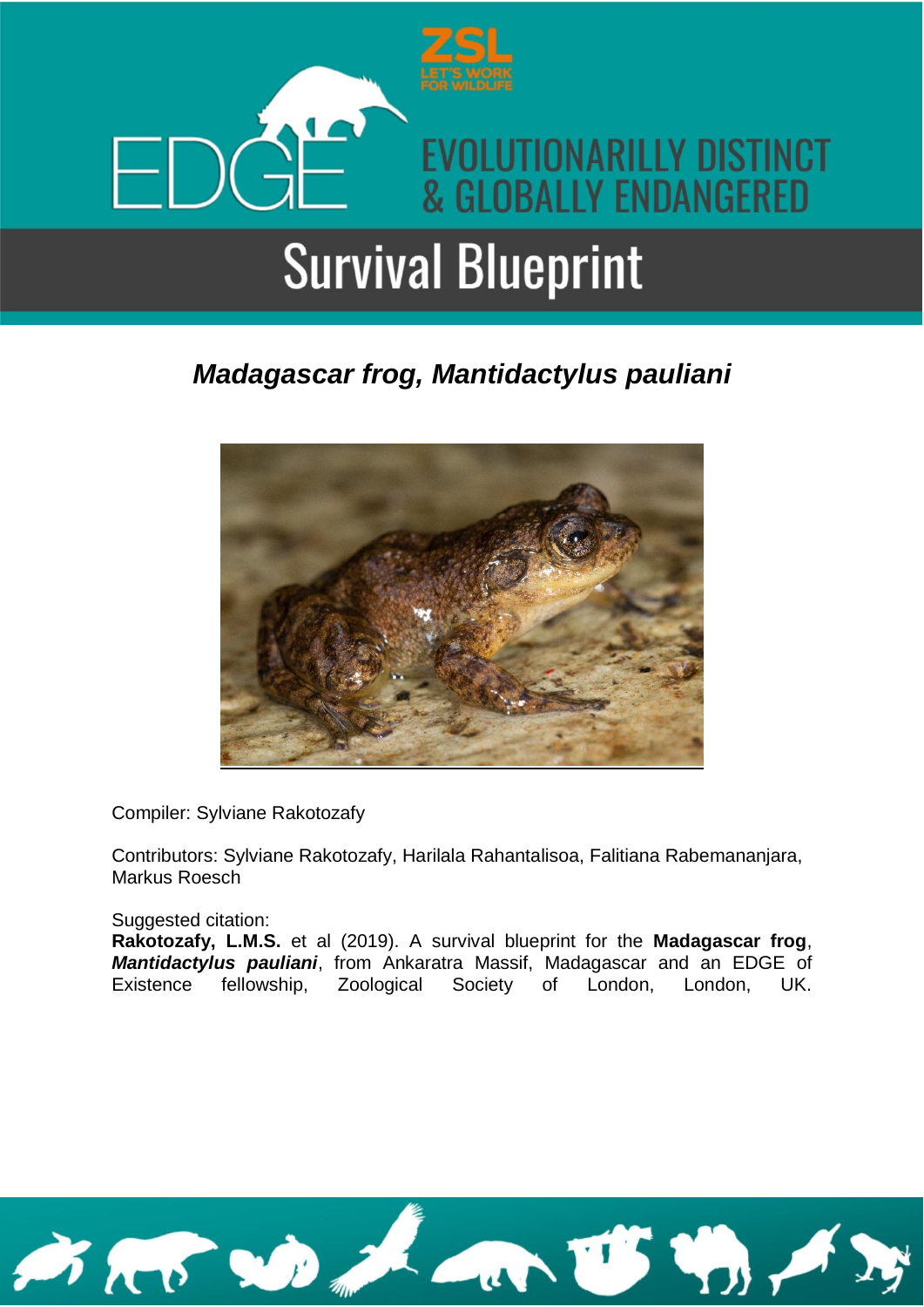



#### **1. STATUS REVIEW**

**1.1 Taxonomy:** 

Class: AMPHIBIA Order: ANURA Family: Mantellidae Genus: Mantidactylus (Guibe, 1974) Subgenus: Brygoomantis (Dubois, 1992) Common name: Madagascar frog, Paulian's stream frog, sahona Taxonomic sources: Vences et al. 2002

*M. pauliani* is a small aquatic frog (male: 25-32mm, female: 24-34mm SVL) with a short snout and prominent eyes. The fingers and toes have rounded terminal disc and the feet are webbed. Dorsal colour is brown with large-dark brown spots, and there are dark-brown transversal band across the legs. The underside is pale white. Males have a very distinct femoral gland, which is also visible in females but is much smaller (see Blommers-Schlösser & Blanc, 1991).

#### **1.2 Distribution and population status:**

*M. pauliani* is an endemic species to Madagascar and micro-endemic to the Ankaratra Massif. It is only known from Manjakatompo Ankaratra Protected Area, situated within District Ambatolampy, Vankinakaratra region. Due to ongoing declines in the extent and quality of its natural habitat, the population is assumed to be decreasing (IUCN, 2019).

#### **1.2.1 Global distribution:**

| <b>Country</b> | <b>Population</b><br>estimate<br>(plus<br>references) | <b>Distribution</b>                                  | <b>Population</b><br>trend<br>(plus<br>references) | <b>Notes</b>         |
|----------------|-------------------------------------------------------|------------------------------------------------------|----------------------------------------------------|----------------------|
| Madagascar     | (Andreone et al.,                                     | 1025 Individuals   From 4 streams in<br>Manjakatompo | Unknown                                            | Population<br>census |
|                | 2014)                                                 | Ankaratra<br><b>Protected Area</b>                   |                                                    | 2011                 |

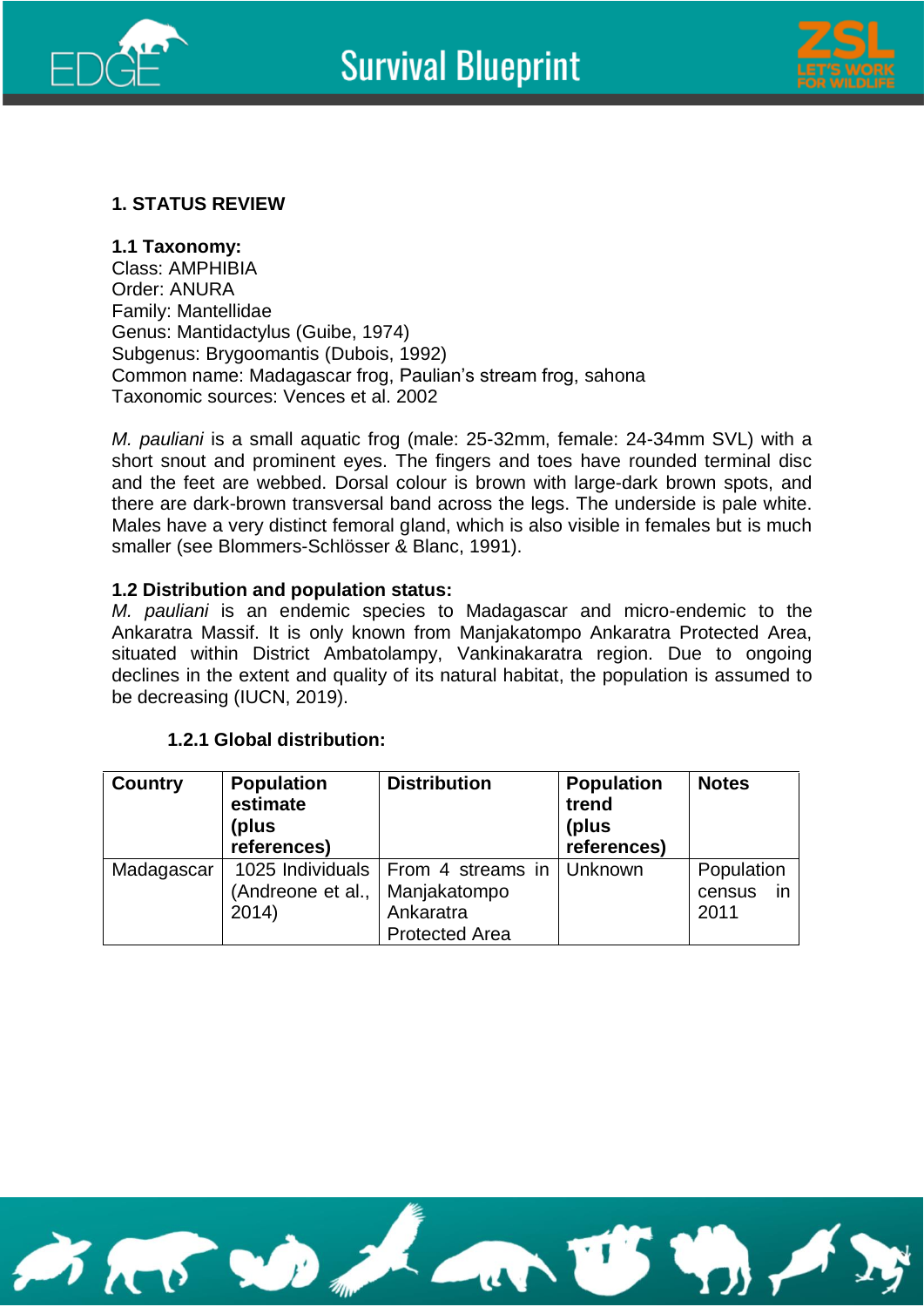





#### **1.2.2 Local distribution:**

| Country    | Region<br>province             | <b>Site</b>                                                                                                                                                                   | <b>Level of Protection</b>                                                                                                                                                                             | <b>Population size</b>                                                                                                                                                                                                                                                                                                                                                                                          | Reference(s)              | <b>Notes</b>                                                                                                                                                                         |
|------------|--------------------------------|-------------------------------------------------------------------------------------------------------------------------------------------------------------------------------|--------------------------------------------------------------------------------------------------------------------------------------------------------------------------------------------------------|-----------------------------------------------------------------------------------------------------------------------------------------------------------------------------------------------------------------------------------------------------------------------------------------------------------------------------------------------------------------------------------------------------------------|---------------------------|--------------------------------------------------------------------------------------------------------------------------------------------------------------------------------------|
| Madagascar | Vakinanka<br>ratra<br>province | Specimens were<br>known from 7 sites<br>above 2000m asl:<br>Nosiarivo,<br>Ambohimirandrana.<br>Tavolotara.<br>Maharavana,<br>Tsimiaramianadahy,<br>Analafohy and<br>Ambitsika | The creation of<br>Manjakatompo<br>Ankaratra Protected<br>Area was on 26th<br>February 2015,<br>classified as "Natural<br>Resources Reserve",<br>which is equivalent to<br>the Category VI of<br>IUCN. | Research conducted by<br>Andreone et al. in 2011 from<br>4 sites: Ambohimirandrana 1<br>and 2, Tavolotara and<br>Maharavana showed a total<br>number of 404 captured<br>individuals. The population<br>estimate according to<br>Schnabel method ranged<br>from 16 (minimum) to 1025<br>(maximum).                                                                                                               | (Andreone et al.<br>2014) | Population size has been estimated<br>with Schnabel method. However<br>different researchers conducted<br>these studies varying in season,<br>years and different length of surveys. |
|            |                                |                                                                                                                                                                               |                                                                                                                                                                                                        | - Survey conducted by<br>Rakotonoely in 2011 during<br>dry season (June/August)<br>and rainy season<br>(November/December)<br>showed a total of 898<br>individuals according to<br>Schnabel method. They are<br>from 4 localities (Tavolotara,<br>Maharavana,<br>Ambohimirandarana and<br>Tsimiaramianadahy). M.<br>pauliani was not detected in<br>the control sites<br>(Ambatomalama and<br>Andraraty <2000m) | -(Rakotonoely,<br>2012)   |                                                                                                                                                                                      |

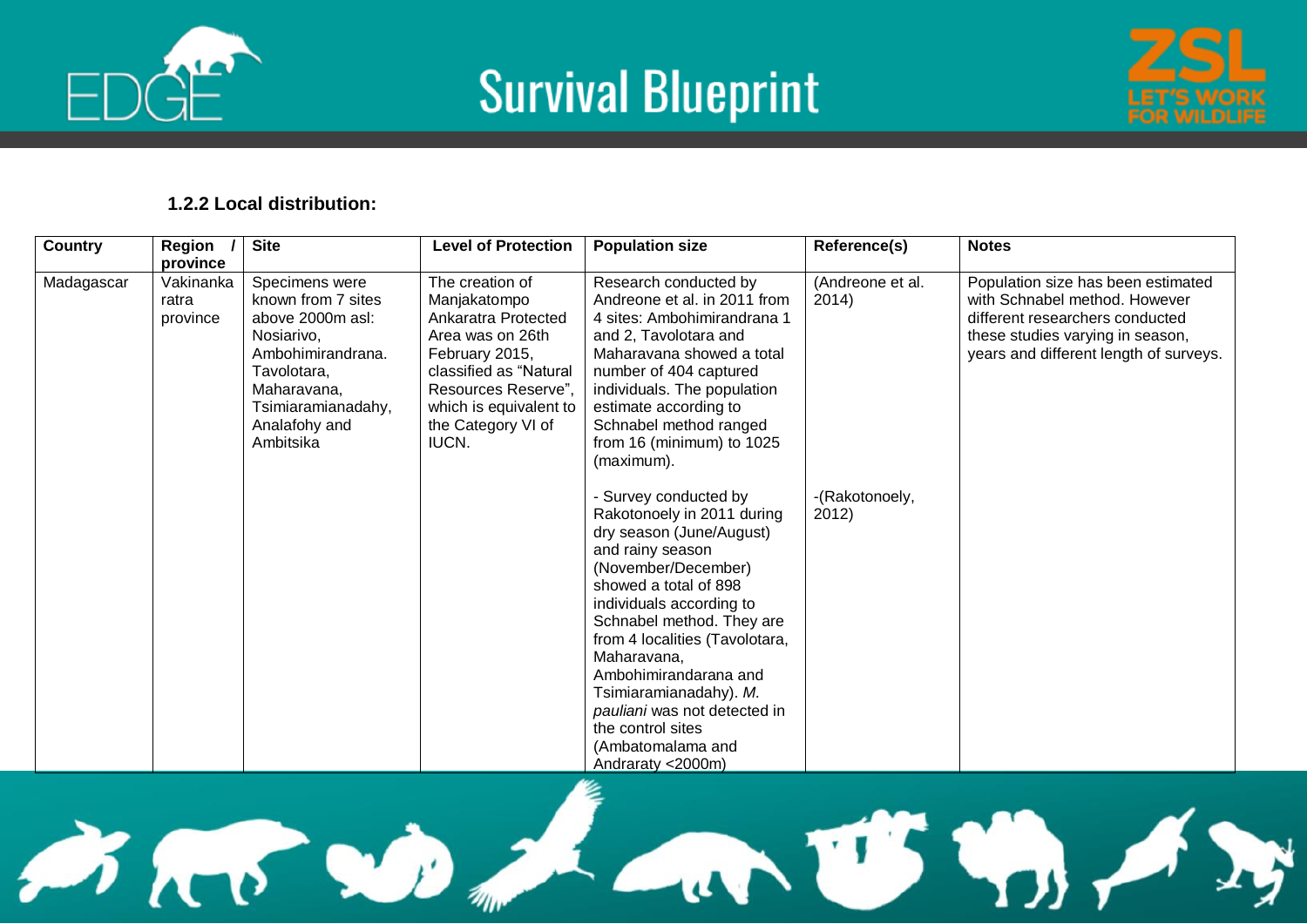





|  | $-(VIF, 2013)$<br>-Population estimate from<br>surveys conducted in<br>Ambohimirandrana,<br>Tavolotara and<br>Tsimiaramianadahy in 2011<br>ranged in total from 51 to<br>1021.<br>-Population estimate<br>between 2012 and 2013 from<br>5 localities<br>(Ambohimirandrana,<br>Tavolotara,<br>Tsimiaramianadahy,<br>Analafohy and Ambitsika)<br>ranged in total from 3 to 217<br>and from 27 to 177<br>respectively. | - Regular monitoring conducted by<br>VIF team from 2011 to 2013<br>indicated an improvement of the<br>population abundance (at highly<br>degraded site: Ambitsika and<br>Nosiarivo) due to the conservation<br>effort after the massive degradation<br>in 2010.<br>Despite several surveys in Nosiarivo<br>since 2009, M. pauliani had not been<br>detected anymore until 2013 where<br>only 7 tadpoles were found. |
|--|---------------------------------------------------------------------------------------------------------------------------------------------------------------------------------------------------------------------------------------------------------------------------------------------------------------------------------------------------------------------------------------------------------------------|---------------------------------------------------------------------------------------------------------------------------------------------------------------------------------------------------------------------------------------------------------------------------------------------------------------------------------------------------------------------------------------------------------------------|
|--|---------------------------------------------------------------------------------------------------------------------------------------------------------------------------------------------------------------------------------------------------------------------------------------------------------------------------------------------------------------------------------------------------------------------|---------------------------------------------------------------------------------------------------------------------------------------------------------------------------------------------------------------------------------------------------------------------------------------------------------------------------------------------------------------------------------------------------------------------|

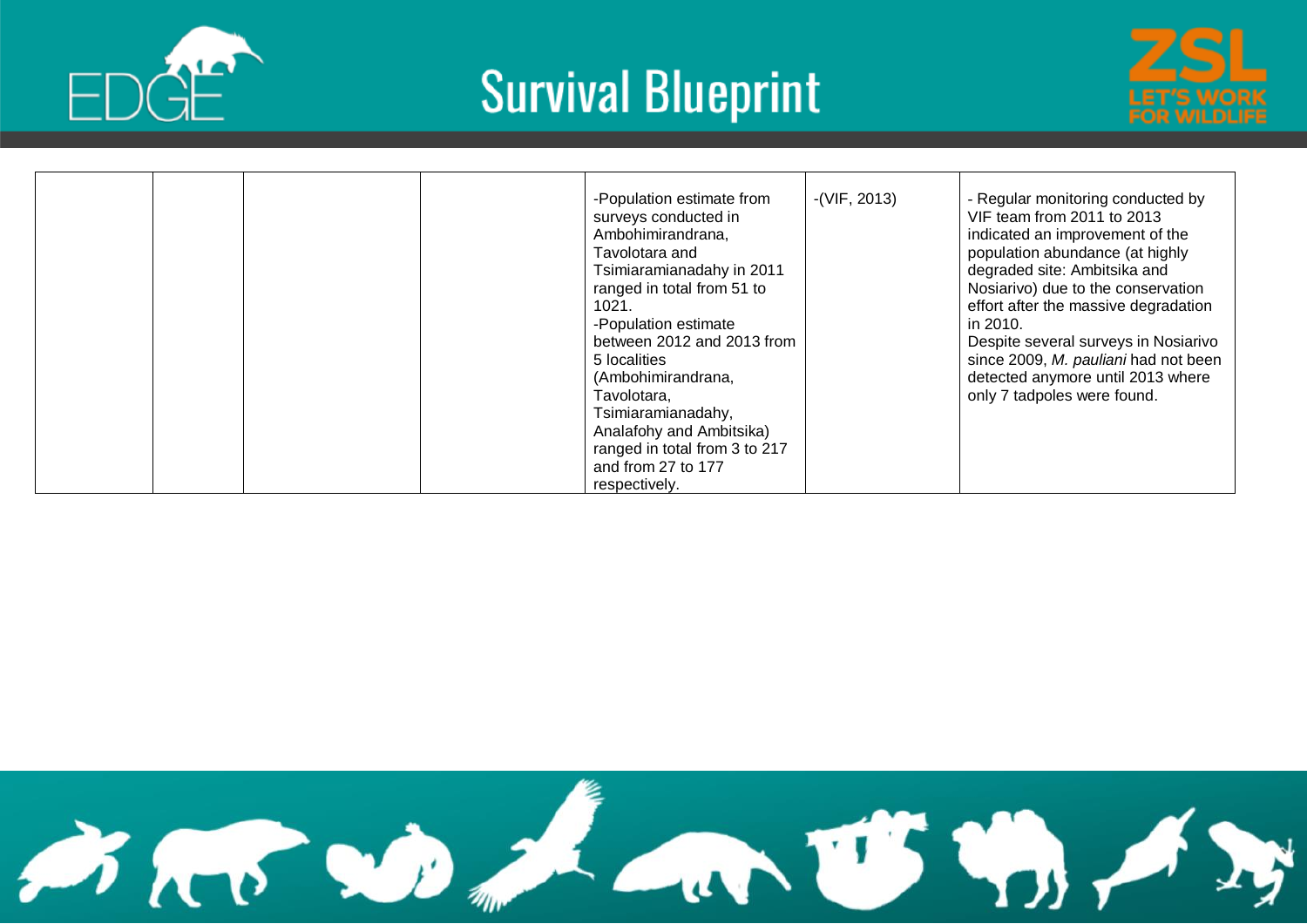



#### **1.3 Protection status:**

*Mantidactylus pauliani* is one of the most threatened amphibians in Madagascar. It is listed as critically endangered by IUCN Red List because its extent of occurrence  $(EOO)$  is 12 km<sup>2</sup>, it occupies an area of less than 10 km<sup>2</sup>, all individuals are in a single threat-defined location, and there is an ongoing decline in the extent and quality of its remaining forest habitat (IUCN, 2019)

*M. pauliani* has received protection from the creation of Ankaratra Massif as New Protected Area. Not only Ankaratra Massif is home to two critically endangered species of amphibians (*Boophis williamsi* and *Mantidactylus pauliani*), it also harbours numerous other threatened species such as *Lygodactylus mirabilis*. Thus, this region is one of the high priorities for conservation, which lead to its classification into the Alliance of Zero Extinction (VIF, 2010).

A local NGO: Association Vondrona Ivon'ny Fampandrosoana (VIF) manages the reserve. VIF is collaborating with local associations/communities, Vondron'Olona Ifotony" (VOI), to create forest guard that will frequently patrol the reserve to help prevent illegal activities. VOI are also engaged in reforestation efforts aiming to improve habitat within the protected area.

A first workshop about "A Conservation Strategy for the Amphibians of Madagascar" in 2006 led to the production of the Sahonagasy Action Plan (SAP) in 2008, the first national conservation action plan for amphibians in Madagascar. SAP outlined the recommendations and activities required to secure the survival of Madagascar's amphibian fauna over a five year period. After the Second Conservation Strategy for the Amphibians of Madagascar workshop in November 2014, a new national action plan for the conservation of amphibians: the New Sahonagasy Action Plan 2016- 2020 (NSAP) was developed and published in July 2016. This NSAP provided a framework for planning and delivering amphibian conservation and research at the National level. It has been proposed that one of the high priority actions to be carried out was the establishment of regular amphibian monitoring in order to assess present day distribution and abundances of some of the most threatened frog species of the country. However, *M. pauliani* and Ankaratra were not really specified.

#### **1.4 Ecology, behaviour and habitat requirements:**

*Mantidactylus pauliani* is a montane stream micro-endemic, lives and breeds in fastflowing high-altitude streams in the Ankaratra Massif (Glaw &Vences, 2007). It is only known from cold-clear rocky streams above 2000 m of elevation. The streams are bordered by remnant of primary rainforest, pine plantation and savannah, though *M. pauliani* shows a preference toward forested streams (Rakotonoely, 2012).

*M. pauliani* is an aquatic species that spends long periods under water (Glaw & Vences, 2007), usually hides in water under rocks in streams or underwater cavities and refuges along the streams, where it also lays its eggs. The characteristic of its stream is either stagnant like a pond, fast or slow-moving but the species is often found in fast moving streams (pers. obs). It has a maximum longevity of eight years (Andreone et al. 2014).

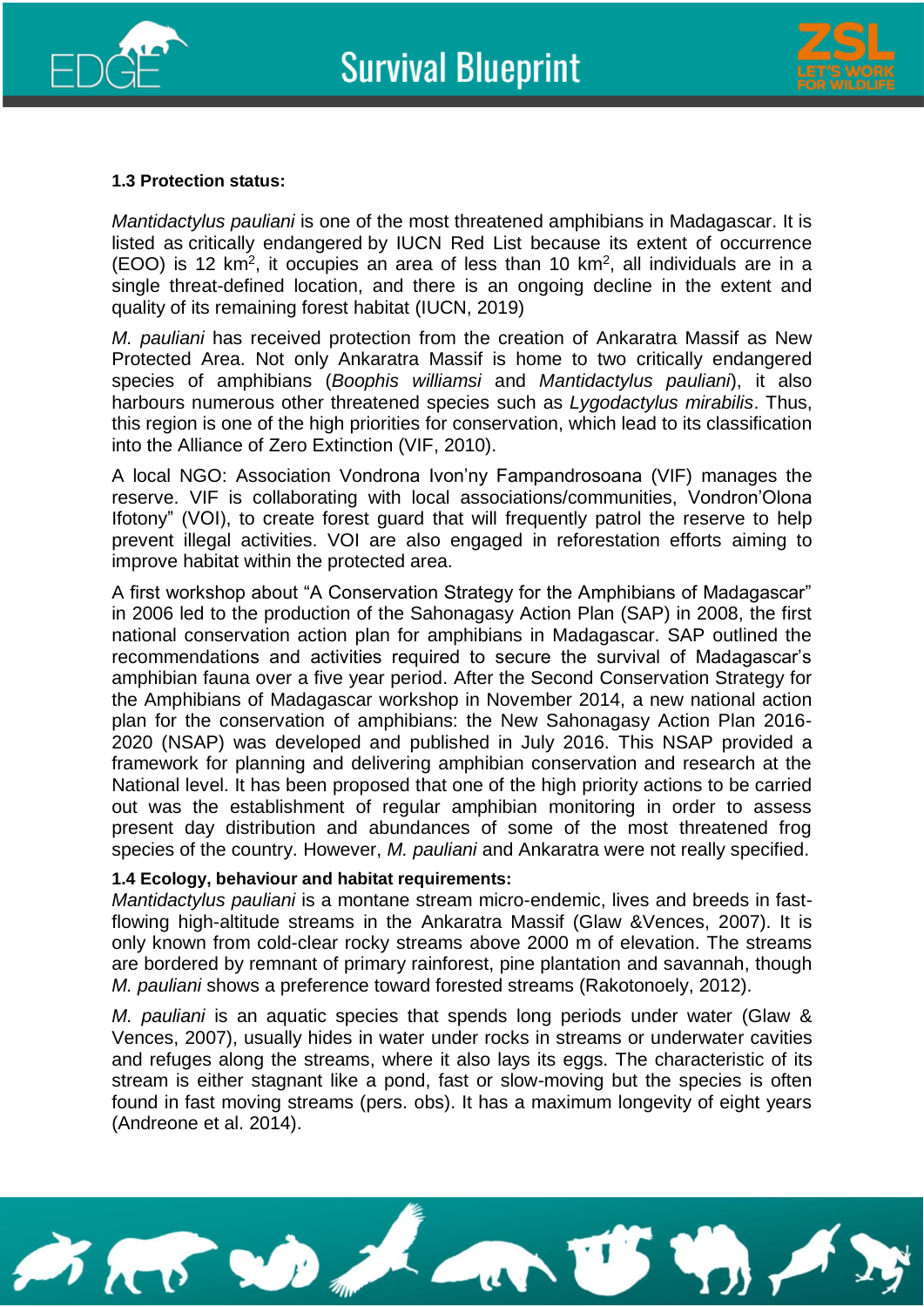



Depending on individual habitats, *M. pauliani*'s coloring often matches the colour of local rock or bedrock ranging from dark-brown or reddish-brown to grey. The dorsal color of this frog is usually brown with large-dark brown spots that enhance its camouflage. However, some individuals (eg: from Tsiafajavona) have red/copper dorsal spots. This physical ability to mimic the colour of its substrate plus the ability to hide under submerged small rocks has made this species not easy to spot especially during rainy season where the level of water in the streams is very high (pers. Obs).

#### **1.5 Threat analysis:**

According to the IUCN Red List of Threatened Species, *Mantidactylus pauliani* is classified as critically endangered

| <b>Threat</b>                                                 | Description of how this threat impacts the<br>species                                                                                                                                                                                                                                                                                                                                                                                                                                                                                                                   | Intensity of<br>threat<br>(low, medium, |
|---------------------------------------------------------------|-------------------------------------------------------------------------------------------------------------------------------------------------------------------------------------------------------------------------------------------------------------------------------------------------------------------------------------------------------------------------------------------------------------------------------------------------------------------------------------------------------------------------------------------------------------------------|-----------------------------------------|
|                                                               |                                                                                                                                                                                                                                                                                                                                                                                                                                                                                                                                                                         | high, critical<br>or unknown)           |
| Poverty                                                       | The main occupations of communities in<br>Ankaratra are farming and keeping livestock.<br>Products from these activities are intended<br>for self-consumption and sometimes for sale<br>at the local market (with only a small<br>benefits). Rural people are living in extreme<br>poverty and strictly rely on the use of<br>ecosystem services for their livelihoods. This<br>situation pushes them to overexploit forest as<br>income sources to survive. Thus, habitat loss<br>and degradation stem from poverty.                                                   | critical                                |
| Wildfire                                                      | This pressure has become a regular threat to<br>the entire ecosystem of the massif. Wildfires<br>are usually set by local farmers (for the<br>renewal of pasture) or caused by inattention<br>by herdsmen.<br>In October 2010, 60% of exotic forest has<br>been damaged by fire. All the crests and<br>slopes were denuded and this resulted in soil<br>erosion, sedimentation, siltation, pollution of<br>streams and decreases in rainfall (VIF,<br>2013).<br>The change in water quality affects the<br>breeding condition of amphibian communities<br>in Ankaratra. | <b>Critical</b>                         |
| Illegal logging for<br>charcoal and woods<br>for construction | Continuous deforestation has led to:<br>- loss of forest cover: forest cover plays an<br>important role in determining rainfall. In                                                                                                                                                                                                                                                                                                                                                                                                                                     | High                                    |

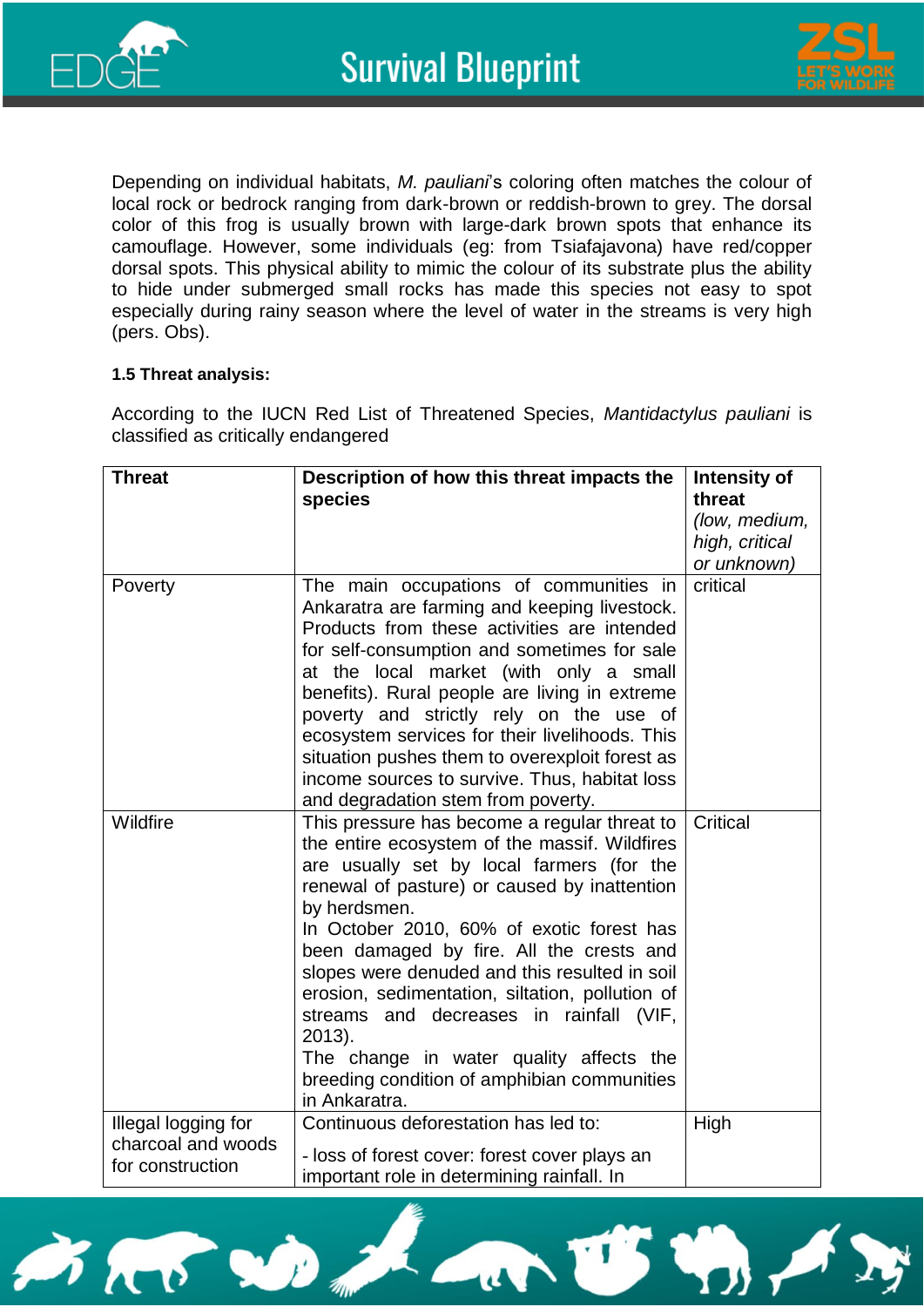



|                                         | addition, absence of forest cover along the<br>streams exposes this latter directly to the<br>sun. Therefore, the decrease in rainfall and<br>the increase of heat exposure would provoke                                                                                                                                                                                                                                                                                                                                                                                                                                                                                                                                                                                    |         |
|-----------------------------------------|------------------------------------------------------------------------------------------------------------------------------------------------------------------------------------------------------------------------------------------------------------------------------------------------------------------------------------------------------------------------------------------------------------------------------------------------------------------------------------------------------------------------------------------------------------------------------------------------------------------------------------------------------------------------------------------------------------------------------------------------------------------------------|---------|
|                                         | a prolonged period of low/no water during dry<br>season and the communities of amphibians<br>are at risk of desiccation and death.                                                                                                                                                                                                                                                                                                                                                                                                                                                                                                                                                                                                                                           |         |
|                                         | -Forest fragmentation: the movement and<br>dispersion between subpopulations is<br>reduced or impossible due to the presence of<br>unfavourable environments (such as<br>mountains, deserts, dry-open area) between<br>fragmented habitats. Dry conditions between<br>suitable habitats prevent organisms with high<br>water demands from dispersing across them.<br>The isolation of subpopulations influences                                                                                                                                                                                                                                                                                                                                                              |         |
| Cattle                                  | gene flow.<br>Cattle ranching is a driver of deforestation in                                                                                                                                                                                                                                                                                                                                                                                                                                                                                                                                                                                                                                                                                                                | Medium  |
| ranching/overgrazing                    | Ankaratra Protected Area. Cattle keepers<br>have used a considerable proportion of<br>forested land for livestock pasture resulting in<br>the reduction of the natural regeneration<br>capacity of the natural forest. They also burn<br>the savannah to promote fresh grass that is<br>grazed by livestock. All these practices have<br>huge impacts on the stream conditions<br>(pollution, siltation)                                                                                                                                                                                                                                                                                                                                                                     |         |
| Infectious disease:<br>"Chytrid fungus" | Several specimens of M. pauliani were<br>infected with chytrid fungus (Bletz et al.,<br>2015),<br>known<br>Batrachochytrium<br>as<br>(hereafter<br>dendrobatidis<br>which<br>Bd)<br>is<br>responsible for mass mortalities, populations<br>declines and species extinctions throughout<br>the world. But malagasy amphibians have<br>because so far no<br>been spared<br>Bd-<br>associated population declines have been<br>reported (Bletz et al. 2017).<br>However, the risk of declines is high if a<br>lethal<br>infects<br>Bd<br>genotype<br>critically<br>endangered and micro-endemic frogs like<br>Mantidactylus pauliani. Continuous research<br>is needed to understand the effect of Bd on<br>the EDGE species in Ankaratra to allow for a<br>rapid intervention. | Unknown |

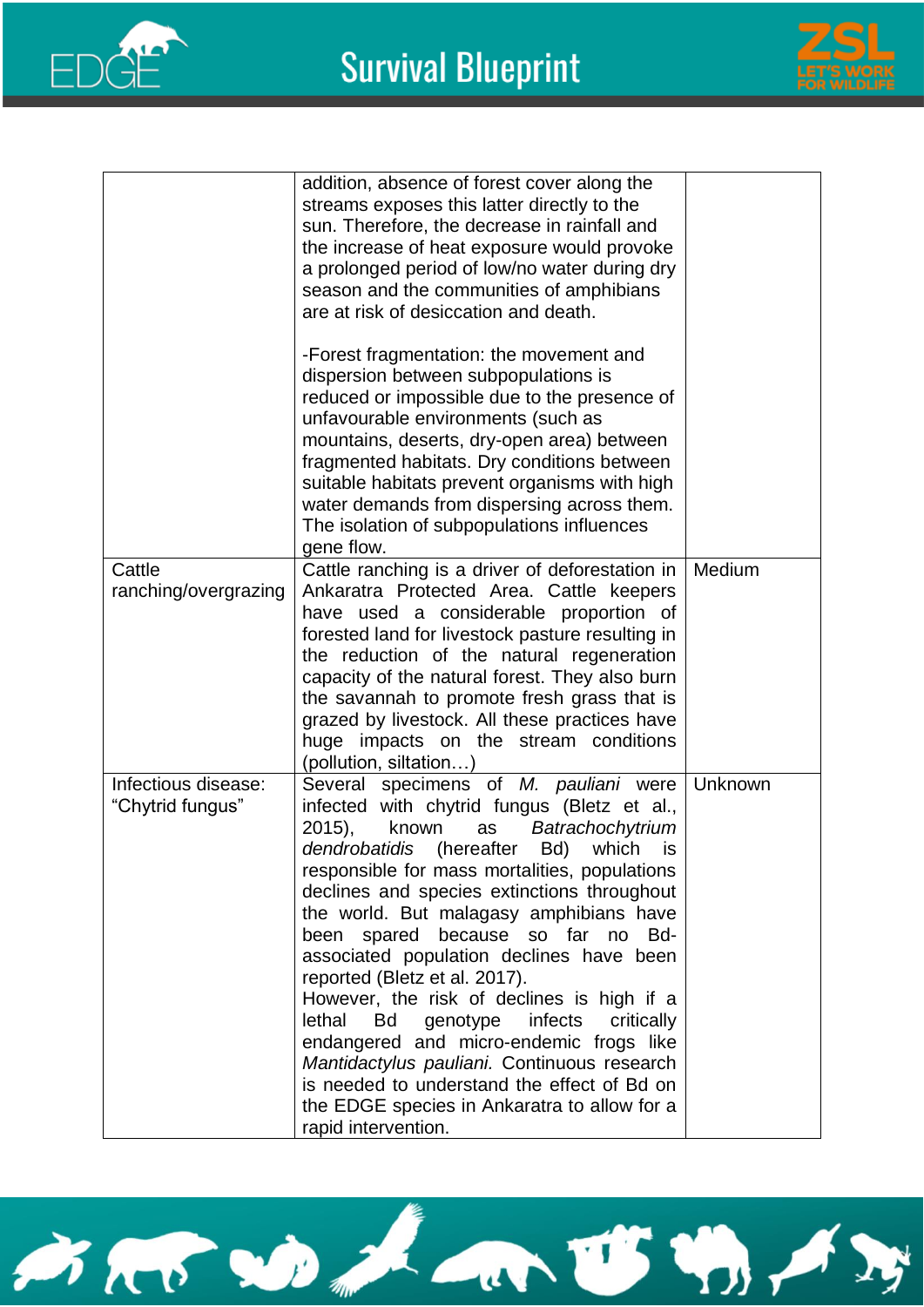



#### **1.6 Stakeholder analysis:**

| <b>Country</b> | <b>Stakeholder</b>                                                             | <b>Stakeholder's interest</b><br>in the species'<br>conservation                                                                                                                                                                                                                                                                                                                                                                                                                                                                                                                    | <b>Current activities</b>                                                                                                                                                                                                                                                                                                                                                                                                                                                             | Impact<br>(positive,<br>negative<br>or both) | <b>Intensity</b><br><b>of</b><br>impact<br>(low,<br>medium,<br>high or<br>critical) |
|----------------|--------------------------------------------------------------------------------|-------------------------------------------------------------------------------------------------------------------------------------------------------------------------------------------------------------------------------------------------------------------------------------------------------------------------------------------------------------------------------------------------------------------------------------------------------------------------------------------------------------------------------------------------------------------------------------|---------------------------------------------------------------------------------------------------------------------------------------------------------------------------------------------------------------------------------------------------------------------------------------------------------------------------------------------------------------------------------------------------------------------------------------------------------------------------------------|----------------------------------------------|-------------------------------------------------------------------------------------|
| Madagascar     | Eight Local-<br>based<br>communities:<br>"Vondron'Olo<br>na Ifotony"<br>(VOI). | The local associations<br>"VOI" were created in<br>2011 in order to restore<br>and maintain the fire-<br>ravaged areas in 2010.<br>Each VOI is responsible<br>for the protection and<br>control of its respective<br>areas.<br>They manage the<br>protected area in<br>collaboration with VIF<br>and they are engaged in<br>all conservation<br>activities in this region.<br>Thus, they are<br>interested in the<br>conservation of M.<br>pauliani, because this<br>frog is an umbrella<br>species and its<br>conservation helps to<br>protect many other<br>species in Ankaratra. | VOI regularly patrol<br>the reserve to<br>prevent illegal<br>activities. The patrol<br>team's mission is to<br>destroy all centres<br>of charcoal found,<br>seize illegal<br>products (timber,<br>charcoal) and<br>prosecute<br>offenders. They are<br>also engaged in<br>forest maintenance<br>(establishment of<br>firewalls, forestry<br>cleaning,<br>delimitation of the<br>reserve) and<br>reforestation efforts<br>intended to improve<br>habitat within the<br>protected area. | Positive                                     | High                                                                                |
| Madagascar     | The local<br>NGO:<br>Vondron'lvon'<br>ny<br>Fampandroso<br>ana (VIF<br>team)   | VIF ensures the<br>sustainable<br>conservation of the<br>biodiversity of<br>Manjakatompo<br><b>Ankaratra Protected</b><br>Area under the category<br>VI of IUCN, VIF<br>manages the reserve in<br>cooperation with local<br>communities. They look<br>for funds as well as<br>coordinate and<br>financially support                                                                                                                                                                                                                                                                 | -Public<br>awareness<br>with<br>dealing<br>the<br>conservation of the<br>area, and both CR<br>amphibians<br>-Workshops and<br>meetings: held<br>regularly, involving<br>all stakeholders<br>-Capacity building of<br>the eight VOI<br>groups<br>-Amphibian                                                                                                                                                                                                                            | Positive                                     | High                                                                                |

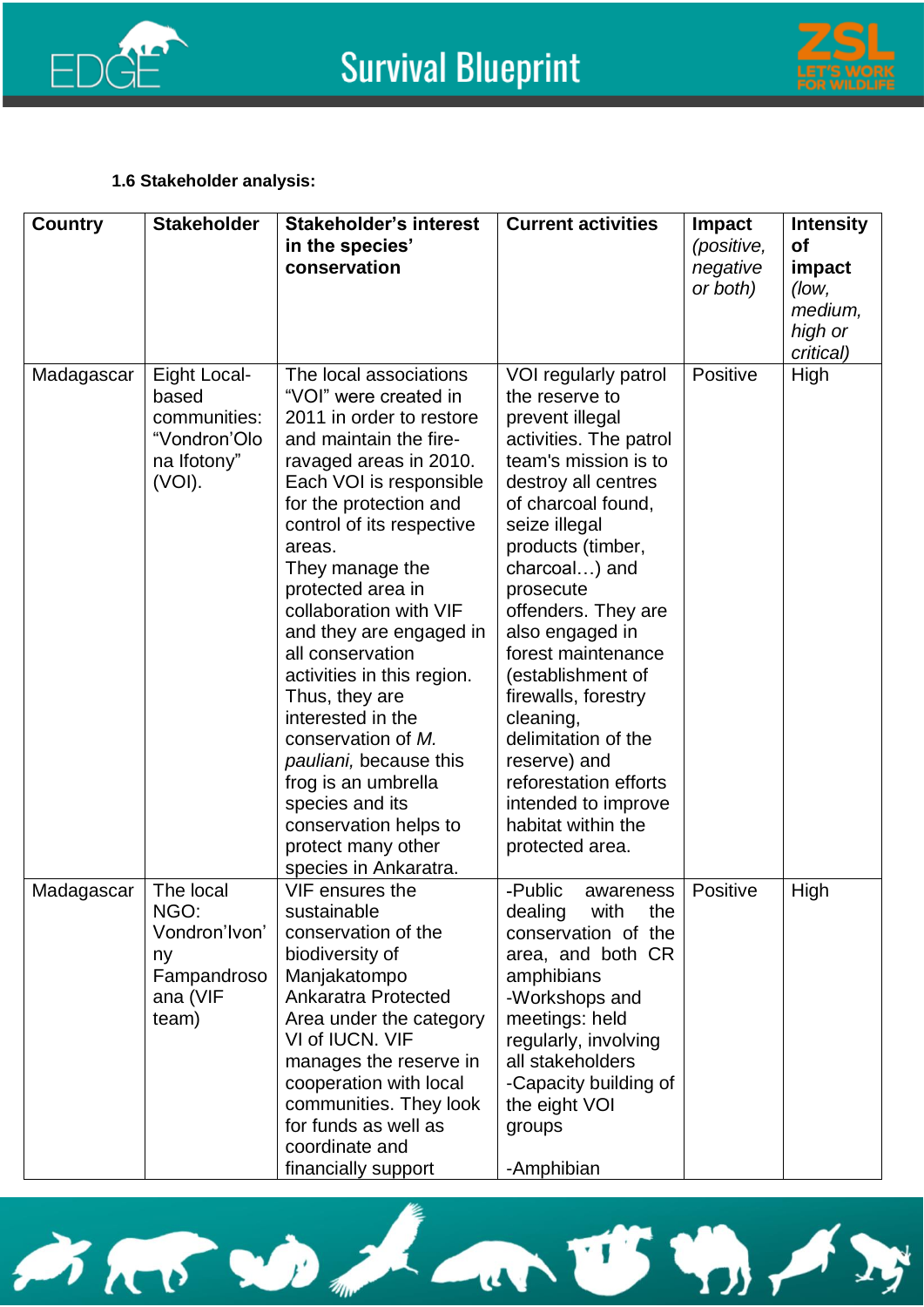



|               |                                                                                                                                                          | activities of VOI in<br>Ankaratra. In general,<br>VIF put the two critically<br>endangered species:<br>Boophis williamsi and<br>Mantidactylus pauliani<br>as umbrella species for<br>the conservation of the<br>whole Ankaratra<br>Protected Area.                                                                                                                                                                                             | monitoring: to see<br>the impact of<br>rehabilitation of the<br>habitat in Ankaratra<br>on population trend<br>of Boophis williamsi<br>and Mantidactylus<br>pauliani<br>-Site restoration:<br>creation of plant<br>nurseries and<br>reforestation.                                                                                                                                                                                       |          |        |
|---------------|----------------------------------------------------------------------------------------------------------------------------------------------------------|------------------------------------------------------------------------------------------------------------------------------------------------------------------------------------------------------------------------------------------------------------------------------------------------------------------------------------------------------------------------------------------------------------------------------------------------|------------------------------------------------------------------------------------------------------------------------------------------------------------------------------------------------------------------------------------------------------------------------------------------------------------------------------------------------------------------------------------------------------------------------------------------|----------|--------|
| Madagascar    | Ministère de<br>l'Environnem<br>ent et du<br>Développeme<br>nt Durable                                                                                   | -They aim to protect<br>Madagascar's unique<br>biodiversity for current<br>and future generations<br>through stakeholder<br>commitments<br>(ministries, national and<br>international NGOs,<br>donors, local<br>governments).<br>-They honour their<br>engagement to protect<br>all living species in their<br>managed area<br>according to the<br>biodiversity convention.<br>Thus, they have a large<br>interest in species<br>conservation. | -There are two<br>forest agents from<br>this organisation<br>based in Ankaratra.<br>Their roles are (1) to<br>accompany<br>researchers to<br>accomplish their<br>project, (2) help VOI<br>in their activities, (3)<br>patrol the area and<br>report any issues<br>and (4) to enforce<br>the law<br>-Any activities<br>(research, visit)<br>conducted in the<br>protected area must<br>be controlled and<br>authorised by the<br>Ministry | Positive | High   |
| International | Amphibian<br><b>Specialist</b><br>Group/Resea<br>rchers/<br>Conservationi<br>sts/Students<br>working in<br>amphibian<br>conservation<br>in<br>Madagascar | Amphibian researchers<br>are very interested in<br>conservation of the most<br>threatened amphibians<br>in Madagascar,<br>including M. pauliani. Its<br>conservation is a priority<br>in the ACAP.                                                                                                                                                                                                                                             | -Develop research<br>and conservation<br>plan<br>-Continue the<br>monitoring,<br>conservation<br>research of frogs<br>around Madagascar                                                                                                                                                                                                                                                                                                  | Positive | Medium |
| <b>UK</b>     | Funder:<br>EDGE/ZSL                                                                                                                                      | Interested in<br>conservation of all                                                                                                                                                                                                                                                                                                                                                                                                           | Supporting the<br>project by financially                                                                                                                                                                                                                                                                                                                                                                                                 | Positive | High   |

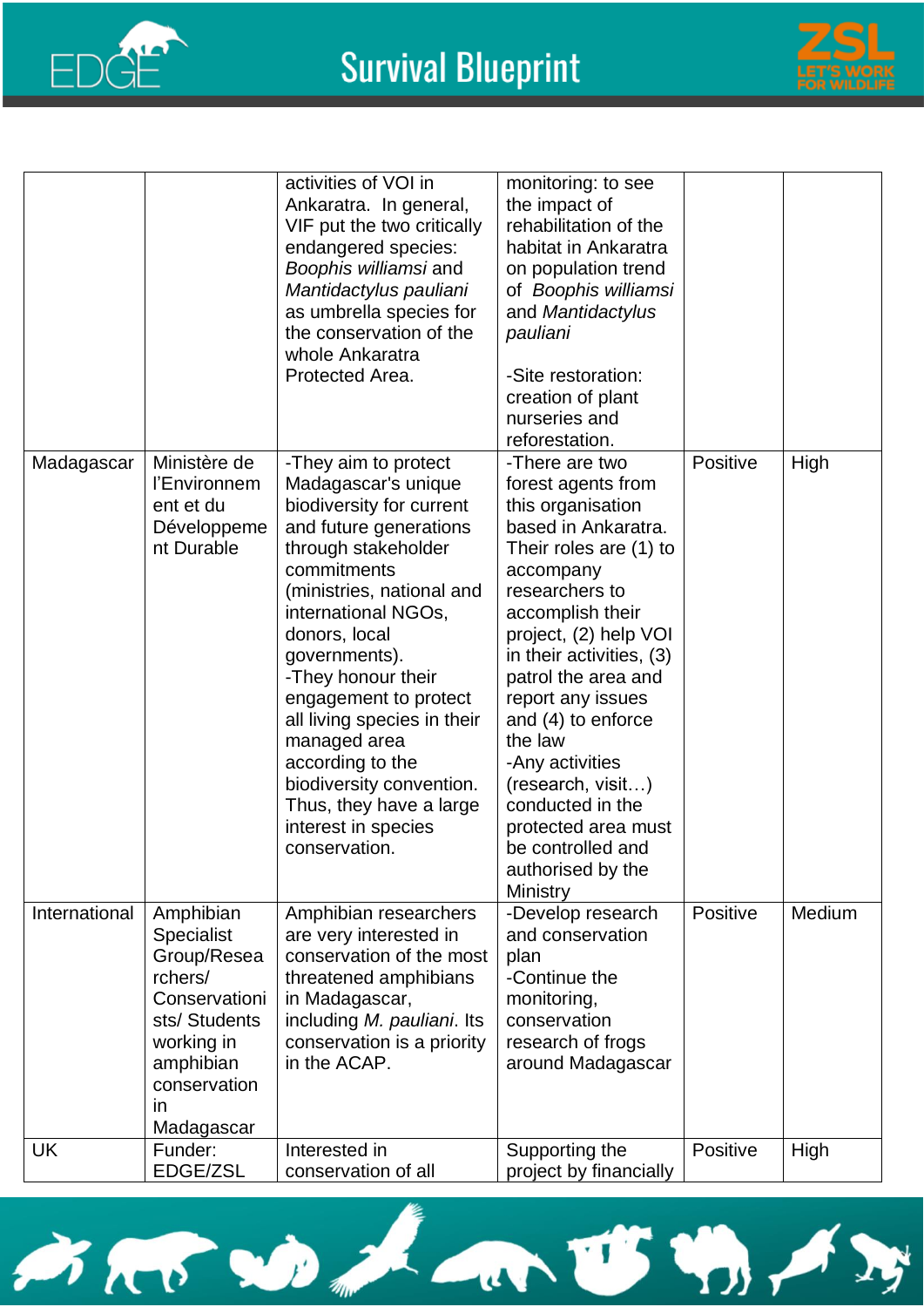



|            |                                     | <b>EDGE</b> species<br>worldwide                                                                                                                                                                                   | funding all activities<br>and also by<br>enhancing skills of<br>the EDGE Fellow to<br>become successful<br>in achieving the<br>goal of the project.                                                                                                                                                                                               |          |          |
|------------|-------------------------------------|--------------------------------------------------------------------------------------------------------------------------------------------------------------------------------------------------------------------|---------------------------------------------------------------------------------------------------------------------------------------------------------------------------------------------------------------------------------------------------------------------------------------------------------------------------------------------------|----------|----------|
| Madagascar | Illegal<br>operators                | They have no interest in<br>species 'conservation.<br>They might not aware of<br>the presence of the<br>species in Ankaratra<br>and the impact of their<br>activities on the survival<br>of the species.           | They are carrying<br>out illegal activities<br>such as logging and<br>charcoal. These<br>resources are<br>mainly used to feed<br>the aluminium<br>pottery industries in<br>Ambatolampy<br>(nearby town), but<br>also for sale.<br>These perpetrators<br>are from different<br>area (outside of<br>Ankaratra area, or<br>from the local<br>people) | Negative | Critical |
| Madagascar | farmers and<br>livestock<br>keepers | Some have little interest<br>in species 'conservation<br>but some do not have.<br>They are convinced that<br>keeping their cattle<br>inside the protected<br>area does more good<br>than harm to the<br>ecosystem. | They keep their<br>livestock inside the<br>protected area                                                                                                                                                                                                                                                                                         | Negative | Medium   |

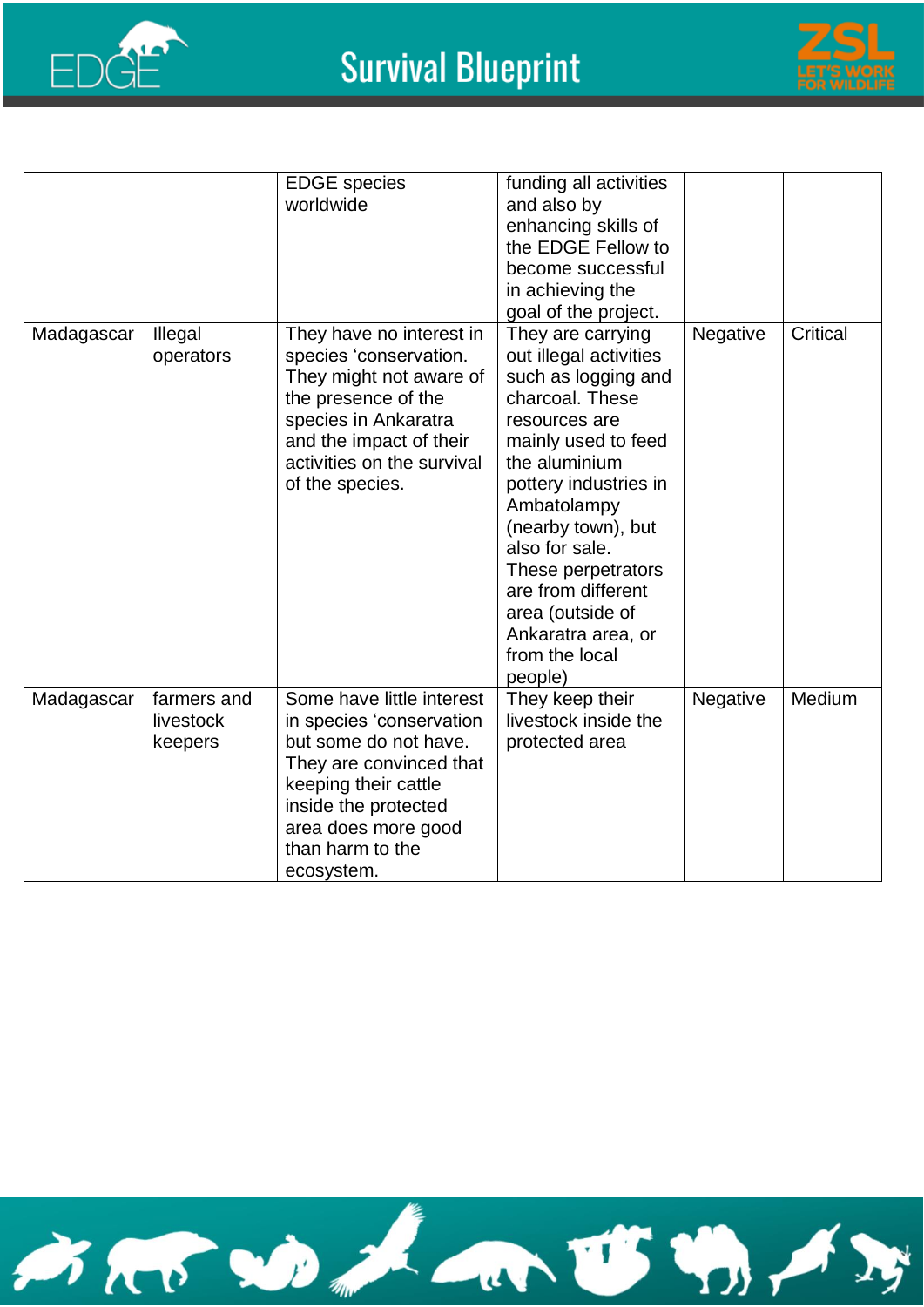



#### **1.7 Context and background information that will affect the success of any conservation action for this species:**

|                      | <b>Description</b>                           | <b>Threats</b>                           | <b>Opportunities</b>               |
|----------------------|----------------------------------------------|------------------------------------------|------------------------------------|
| Socio-cultural       | There are some places in Ankaratra           | This cultural attitude does not          | Promote ancestral culture          |
| effects and cultural | Massif venerated by the surrounding          | constitute a threat to the biodiversity. | approach:                          |
| attitudes            | population or descendant of Ankaratra        | But people are influenced and forced to  | The local association "Ankaratra   |
|                      | from other regions. These sacred places      | break laws due to the lack of financial  | tsy rava fenitra": was founded to  |
|                      | are called "Doany" (stones, hills, source    | resources to meet their daily needs.     | conserve cultural values and       |
|                      | of water), located in Anosiarivo, the hills  | Poverty in Ankaratra push people to      | traditional natural resource       |
|                      | of Ambohimirandrana and the summit of        | use forest product for their survival.   | management system. The             |
|                      | Tsiafajavona; and protected from all kind    |                                          | development of this traditional    |
|                      | of exploitation. The places are used to      |                                          | conservation, culture and belief   |
|                      | honour and worship ancestors, where          |                                          | might constitute an opportunity to |
|                      | offerings, rituals and ceremonies are        |                                          | protect the forest.                |
|                      | practiced to ask for help or blessings.      |                                          |                                    |
|                      | The ritual cleaning is held at the waterfall |                                          |                                    |
|                      | in Ankaratra and the water source from       |                                          |                                    |
|                      | the "Doany" is collected in bottles and      |                                          |                                    |
|                      | believed to cure illness and bring luck.     |                                          |                                    |

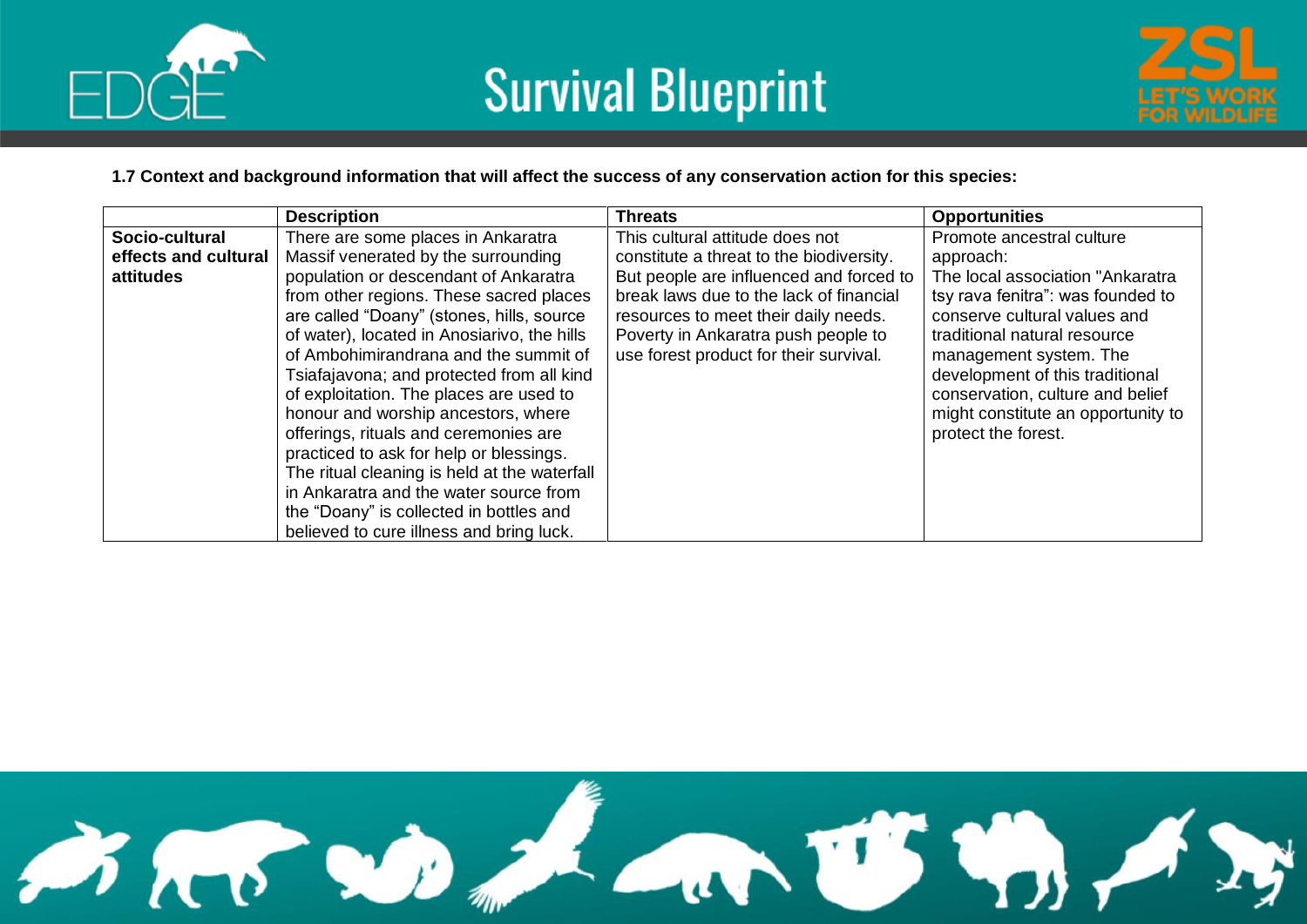





| <b>Economic</b>     | -The species has direct monetary value:   | Successful conservation of the species    | -If income-generating activities   |
|---------------------|-------------------------------------------|-------------------------------------------|------------------------------------|
| <b>implications</b> | Research projects conducted on the        | leads to the restriction or absence of    | (fish farming, beekeeping and      |
|                     | species provide some direct employment    | activities (charcoal production, logging) | potato farming) are developed      |
|                     | for local field guide, assistant, porters | which constitutes an income sources       | along with the conservation of the |
|                     | and cook.                                 | for surrounding population that will      | species, then successful           |
|                     |                                           | impoverish them. This provokes            | conservation of this species will  |
|                     | -Income generating activities (such as    | negative economic impacts for             | have positive economic impacts.    |
|                     | fish breeding) for economic development   | stakeholders and incites them to          | -Income-generating activities and  |
|                     | in this area were very insufficient to    | practice illegal activities.              | ecotourism would bring positive    |
|                     | improve the living condition of a large   | -Charcoal production and selective        | economic impact, if developed but  |
|                     | number of people affected by the          | logging which constitute the main         | this needs financial support.      |
|                     | creation of Ankaratra massif as Protected | source of income for many villagers will  | The use of ecosystem services      |
|                     | Area and were abandoned/failed.           | be banned.                                | such as water sources, dead        |
|                     |                                           | -The aluminum pottery factories, baby-    | wood and exotic forests has an     |
|                     |                                           | foot and cart' manufacturers in town      | economic implication:              |
|                     |                                           | (main source of economic development      | -Water sources in Ankaratra are    |
|                     |                                           | in Ambatolampy) which rely on a big       | an important draining basin of     |
|                     |                                           | demand for charcoals and timbers will     | potable water for the surrounding  |
|                     |                                           | be negatively affected.                   | villages, Ambatolampy town and     |
|                     |                                           | - Herdsmen will not have access to        | for lots of factories (STAR,       |
|                     |                                           | keep their cattle inside the Protected    | JIRAMA, NBM)                       |
|                     |                                           | Area.                                     | -Streams are used by the local     |
|                     |                                           |                                           | communities for fish farming and   |
|                     |                                           |                                           | to irrigate their fields.          |
|                     |                                           |                                           | - People are allowed to collect    |
|                     |                                           |                                           | dead wood for fire-wood and        |
|                     |                                           |                                           | cooking, and                       |
|                     |                                           |                                           | exotic wood to produce brooms.     |
|                     |                                           |                                           | This latter is sold in Ambatolampy |
|                     |                                           |                                           | town or during the market day in   |
|                     |                                           |                                           | Ankaratra.                         |

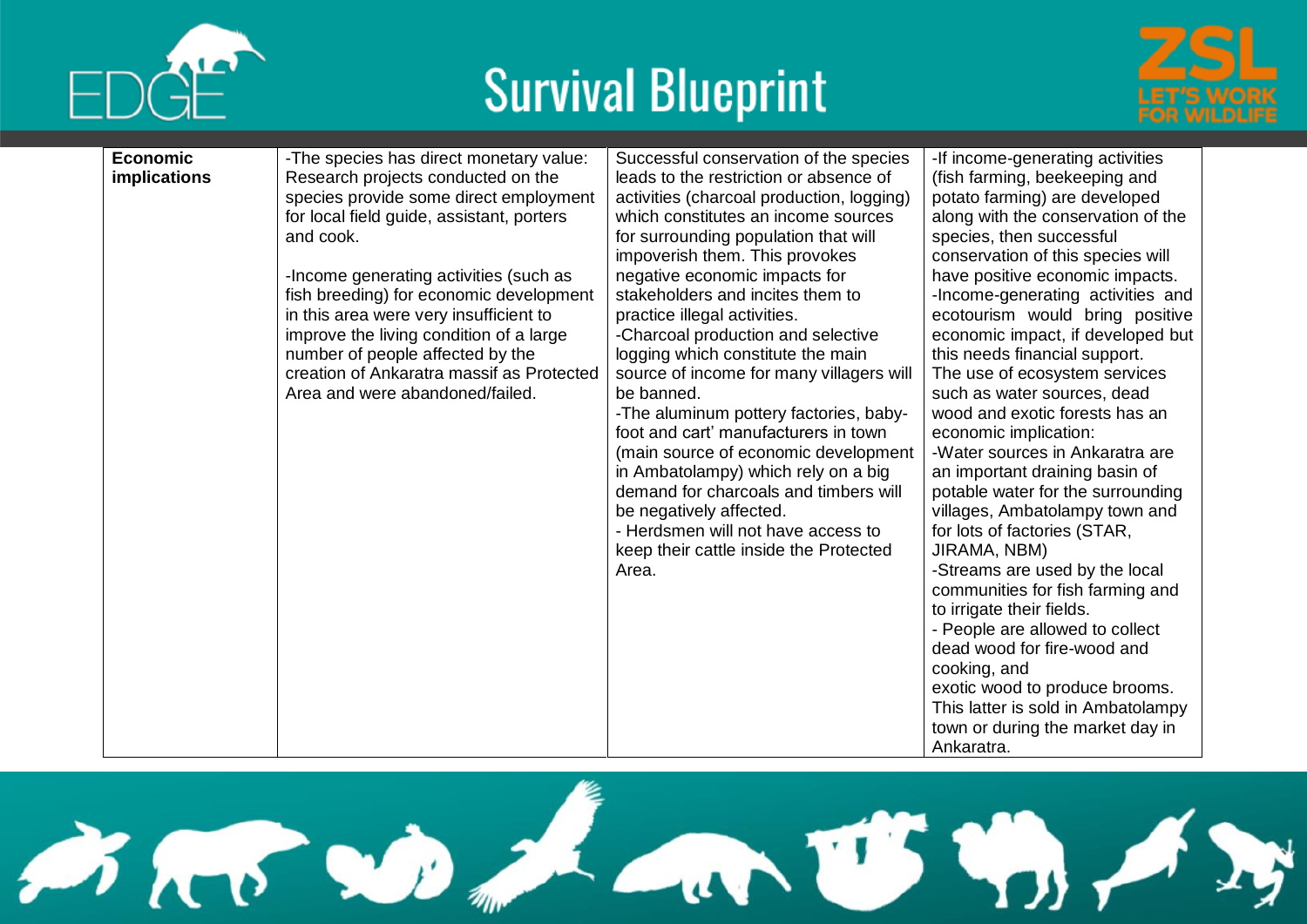



| <b>Existing</b><br>conservation<br>measures | -Ankaratra massif is included in the<br>Protected Area network in Madagascar<br>because of the presence of two critically<br>endangered and micro-endemic<br>amphibian species Boophis williamsi and<br>Mantidactylus pauliani.<br>-These two species have become<br>umbrella species for conservationists,<br>researchers and manager of the<br>Ankaratra reserve. Their presence<br>makes this area one of the high priorities<br>for conservation and lead to its<br>classification into the Alliance of Zero<br>Extinction.<br>- Since 2010, "VIF" has managed the<br>reserve in cooperation with local<br>associations "VOI" who patrol the reserve<br>and involved in conservation actions. | -Ankaratra Massif is a vast area and<br>two forest agents or a few members of<br>VOI cannot ensure permanent control<br>of the whole area.<br>-Illegal operators work mostly at night<br>and transport the products, making the<br>intervention of patrol teams difficult.<br>-Illegal operators are very aggressive<br>(they throw stones and threat to death<br>forest patroller), bring dogs and knives. | -Threats are reduced during the<br>implementation of donor-funded<br>projects but begin to intensify<br>again when the funding is finished<br>because the funding for forest<br>guards runs out.<br>-Increase the number of forest<br>guards and the budget for control.<br>-"Dina" (a fine or a penalty<br>imposed for the non-performance<br>of a contract or for neglect of a<br>public order)<br>must be established and<br>implemented.<br>-Support from military/gendarme<br>is also crucial to conduct night<br>patrols. |
|---------------------------------------------|---------------------------------------------------------------------------------------------------------------------------------------------------------------------------------------------------------------------------------------------------------------------------------------------------------------------------------------------------------------------------------------------------------------------------------------------------------------------------------------------------------------------------------------------------------------------------------------------------------------------------------------------------------------------------------------------------|-------------------------------------------------------------------------------------------------------------------------------------------------------------------------------------------------------------------------------------------------------------------------------------------------------------------------------------------------------------------------------------------------------------|---------------------------------------------------------------------------------------------------------------------------------------------------------------------------------------------------------------------------------------------------------------------------------------------------------------------------------------------------------------------------------------------------------------------------------------------------------------------------------------------------------------------------------|
|                                             | -Other existing conservation actions that<br>address the drivers of immediate threats<br>include: law enforcement, sensitization<br>and education. These measures were<br>developed by the government and VIF<br>respectively.                                                                                                                                                                                                                                                                                                                                                                                                                                                                    |                                                                                                                                                                                                                                                                                                                                                                                                             |                                                                                                                                                                                                                                                                                                                                                                                                                                                                                                                                 |

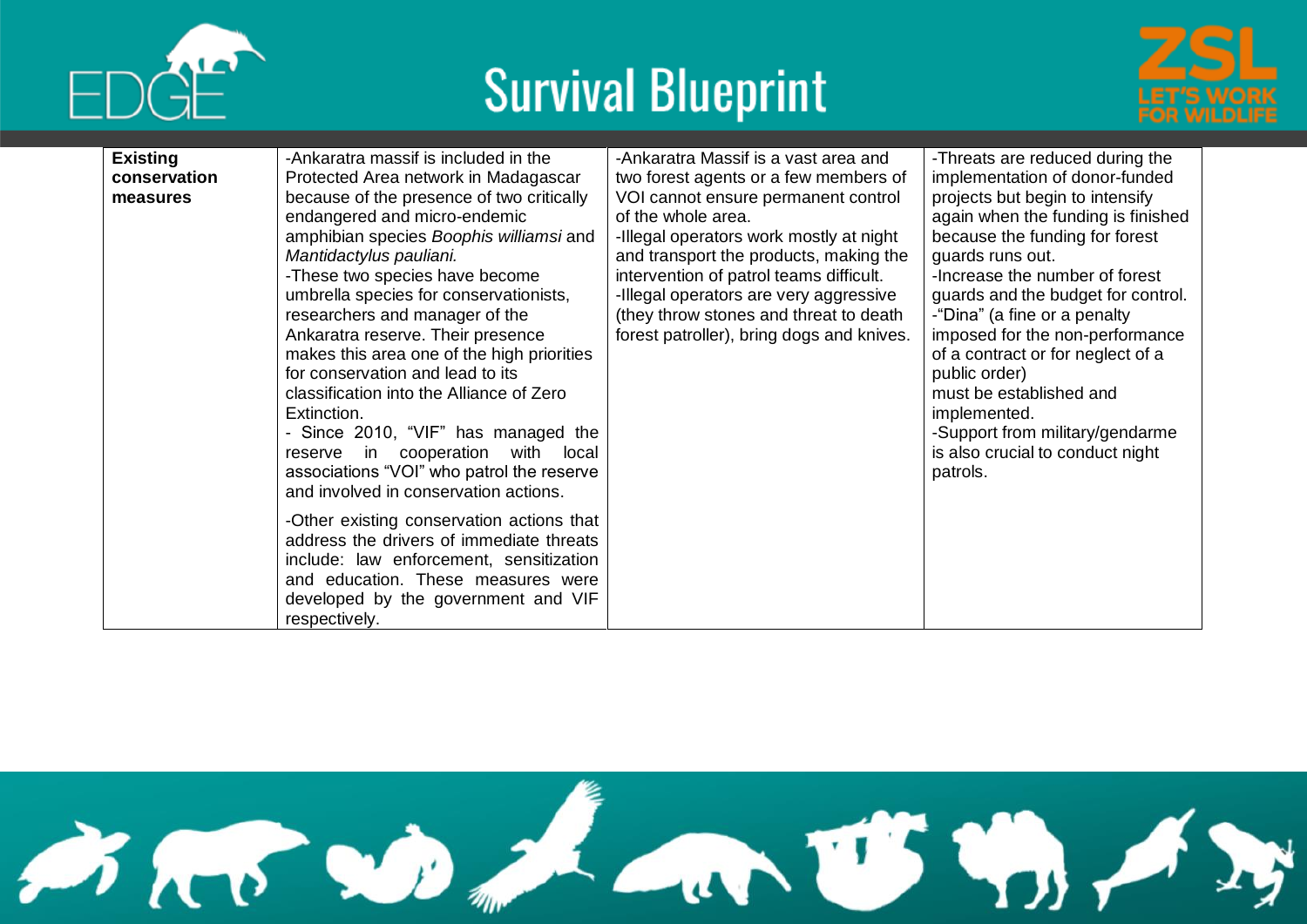





| Administrative/poli | -Political event (eg: political crisis in     | -Political crisis and economic changes      | -Raising the profile of M. pauliani    |
|---------------------|-----------------------------------------------|---------------------------------------------|----------------------------------------|
| tical set-up        | 2009) meant that effective conservation       | in the country could threaten current       | to attract government's interest       |
|                     | could not be guaranteed. It caused the        | conservation actions.                       | and support to favour its              |
|                     | suspension of projects and international      | -Lack of staff to monitor activities in the | conservation.                          |
|                     | funding.                                      | field, lack of material resources (eg:      | -Strengthen collaborations with        |
|                     |                                               | means of transport )                        | existing projects (establishing        |
|                     | -Political instability makes it difficult for |                                             | partnership agreement).                |
|                     | Madagascar to implement its National          |                                             | -Stability politic: the authority can  |
|                     | Strategy for Sustainable Management of        |                                             | follow the convention and              |
|                     | Biodiversity (NSSMB) and to respect           |                                             | enforce environmental laws.            |
|                     | other international conventions related to    |                                             |                                        |
|                     | biodiversity they had approved.               |                                             |                                        |
| Local expertise     | There are many local experts who have         |                                             | In Ankaratra there are people who      |
| and interest        | experience with the species and are           |                                             | have expertise and interest in the     |
|                     | interested in conserving it. These experts    |                                             | species. Some of them are              |
|                     | are students from the University of           |                                             | community leaders. Working with        |
|                     | Antananarivo and Mahajanga who have           |                                             | these<br>people<br>is is<br>beneficial |
|                     | conducted master' thesis on the species       |                                             | especially during the awareness        |
|                     | before, or researchers, or                    |                                             | campaign because they were             |
|                     | conservationists (VIF) or the field           |                                             | born, grew up and live in close        |
|                     | assistants from local                         |                                             | proximity of the protected area.       |
|                     | communities/associations in Ankaratra         |                                             | Therefore, they are closer to their    |
|                     | Conservation is effective only if it          |                                             | communities and have more              |
|                     | includes working with local communities.      |                                             | influence in changing people's         |
|                     |                                               |                                             | perception.                            |

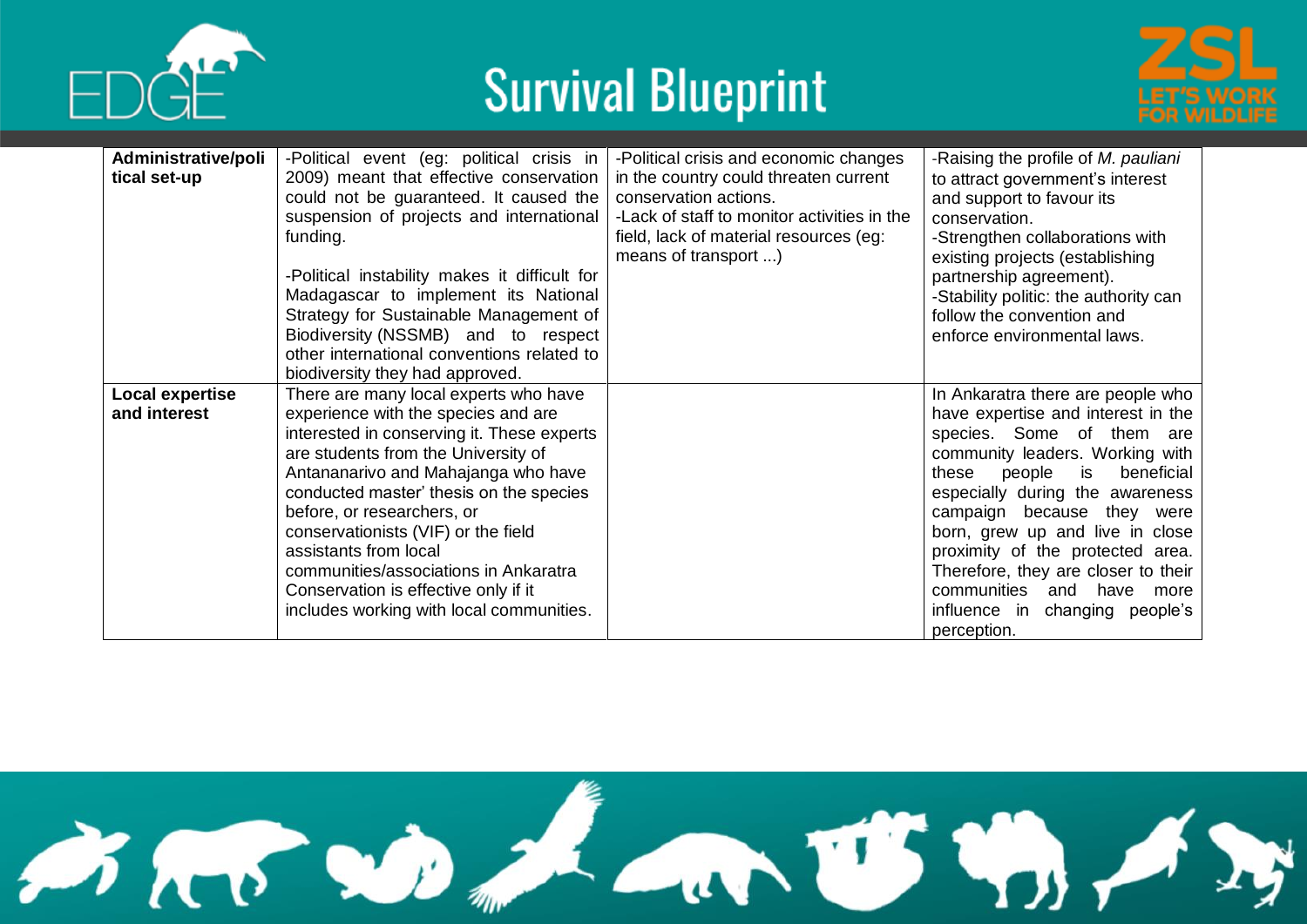





| <b>Resources</b> | -The main source of funding to conserve<br>this species usually comes from donors | Skills, capacity or equipment most<br>urgently needed are:                           | Key resources already in place<br>are:                     |
|------------------|-----------------------------------------------------------------------------------|--------------------------------------------------------------------------------------|------------------------------------------------------------|
|                  | outside Madagascar: Mac Arthur                                                    | -Development of income generating                                                    | - Presence of income generating                            |
|                  | foundation, Conservation international,                                           | activities                                                                           | activities which are not well                              |
|                  | Rainforest trust, Global Wildlife                                                 | -More land and seeds for agriculture                                                 | developed and insufficient.                                |
|                  | Conservation, CEPF.                                                               | -Equipment to maintain plant nursery                                                 | -VIF financially supports all                              |
|                  | -There are already two ongoing project                                            | and reforestation works.                                                             | conservation actions in Ankaratra                          |
|                  | conducted by VIF team and the EDGE                                                | -Capacity building of VOIs about                                                     | and manages the reserve.                                   |
|                  | Fellow.                                                                           | habitat restoration and conservation,                                                | -VOI conducts regular forest                               |
|                  | -VIF has funding from CEPF for the next                                           | biodiversity,<br>valorisation<br>of<br>plant                                         | patrols and forest maintenance.                            |
|                  | 2 years to conserve the species. Their                                            | nursery management. In general, the                                                  | -Forest agents from the ministry of                        |
|                  | conservation activities are already                                               | training time is too short compared to                                               | forest and environment implement                           |
|                  | mentioned in the stakeholder analyses.                                            | the level of understanding of members                                                | the law.                                                   |
|                  | There is also the EDGE Fellowship                                                 | of the VOI. Some VOI do not apply the                                                | - funding for 2 years from CEPF                            |
|                  | intended to conserve this EDGE species<br>and the grant from the Rufford          | knowledge<br>acquired.<br>Some<br>new                                                | - Infrastructure: house (meeting,<br>education) and office |
|                  | Foundation to conserve Boophis                                                    | resign<br>members<br>also<br>from<br>the<br>association after receiving training and | - Three permanent staff from VIF                           |
|                  | williamsi.                                                                        | the VOI concerned is obliged to replace                                              | based in Ankaratra                                         |
|                  | -Currently, two people are working on                                             | them.                                                                                |                                                            |
|                  | this species: A student supported by VIF                                          | - Increase the number of patrol teams                                                |                                                            |
|                  | to conduct regular species monitoring                                             | budget,<br>find<br>from<br>and<br>support                                            |                                                            |
|                  | and me (EDGE Fellow)                                                              | gendarmes to conduct night patrols.                                                  |                                                            |

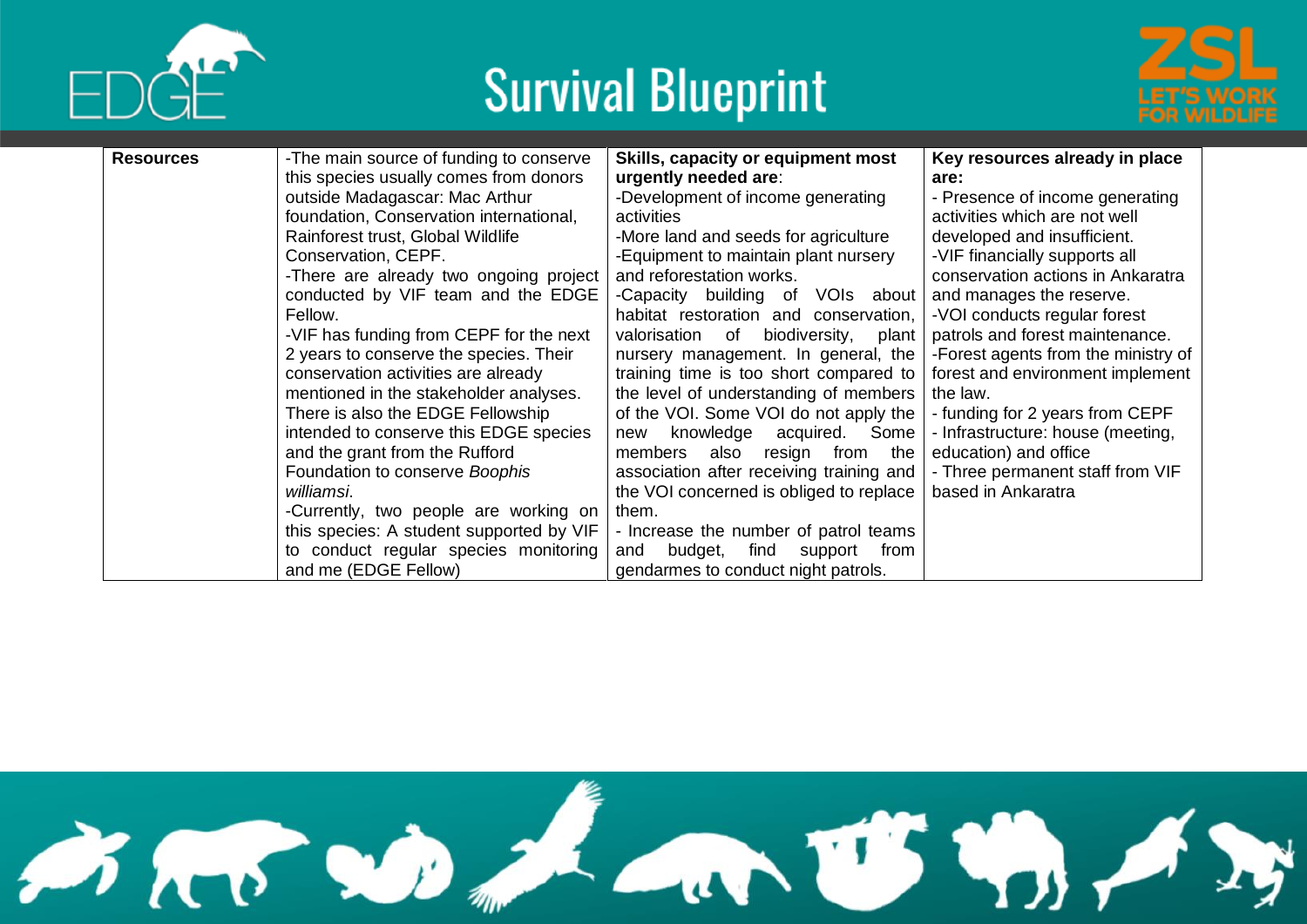





#### **2. ACTION PROGRAMME**

| Vision (30-50 years)                                                                                                           |                       |  |  |  |  |  |  |  |
|--------------------------------------------------------------------------------------------------------------------------------|-----------------------|--|--|--|--|--|--|--|
| Effective long-term conservation of habitats and populations of Mantidactylus pauliani within Manjakatompo Ankaratra Protected |                       |  |  |  |  |  |  |  |
| Area                                                                                                                           |                       |  |  |  |  |  |  |  |
| Goal(s) (5-10 years)                                                                                                           |                       |  |  |  |  |  |  |  |
|                                                                                                                                |                       |  |  |  |  |  |  |  |
| Promote population recovery of Mantidactylus pauliani by empowering local communities to effectively conduct conservations     |                       |  |  |  |  |  |  |  |
| actions and by supporting them through the development of alternative livelihoods.                                             |                       |  |  |  |  |  |  |  |
| <b>Objectives</b>                                                                                                              | <b>Prioritisation</b> |  |  |  |  |  |  |  |
|                                                                                                                                | (low, medium,         |  |  |  |  |  |  |  |
|                                                                                                                                | high or critical)     |  |  |  |  |  |  |  |
| Develop capacity of local associations/communities to enhance their skills in forest restoration and plant nursery             | High                  |  |  |  |  |  |  |  |
| management                                                                                                                     |                       |  |  |  |  |  |  |  |
| Promote population recovery of Mantidactylus pauliani from conservation efforts (improvement of habitat quality)               | Critical              |  |  |  |  |  |  |  |
| Promote income generating activities for poverty reduction (beekeeping, fish-farming and potato farming)                       | High                  |  |  |  |  |  |  |  |

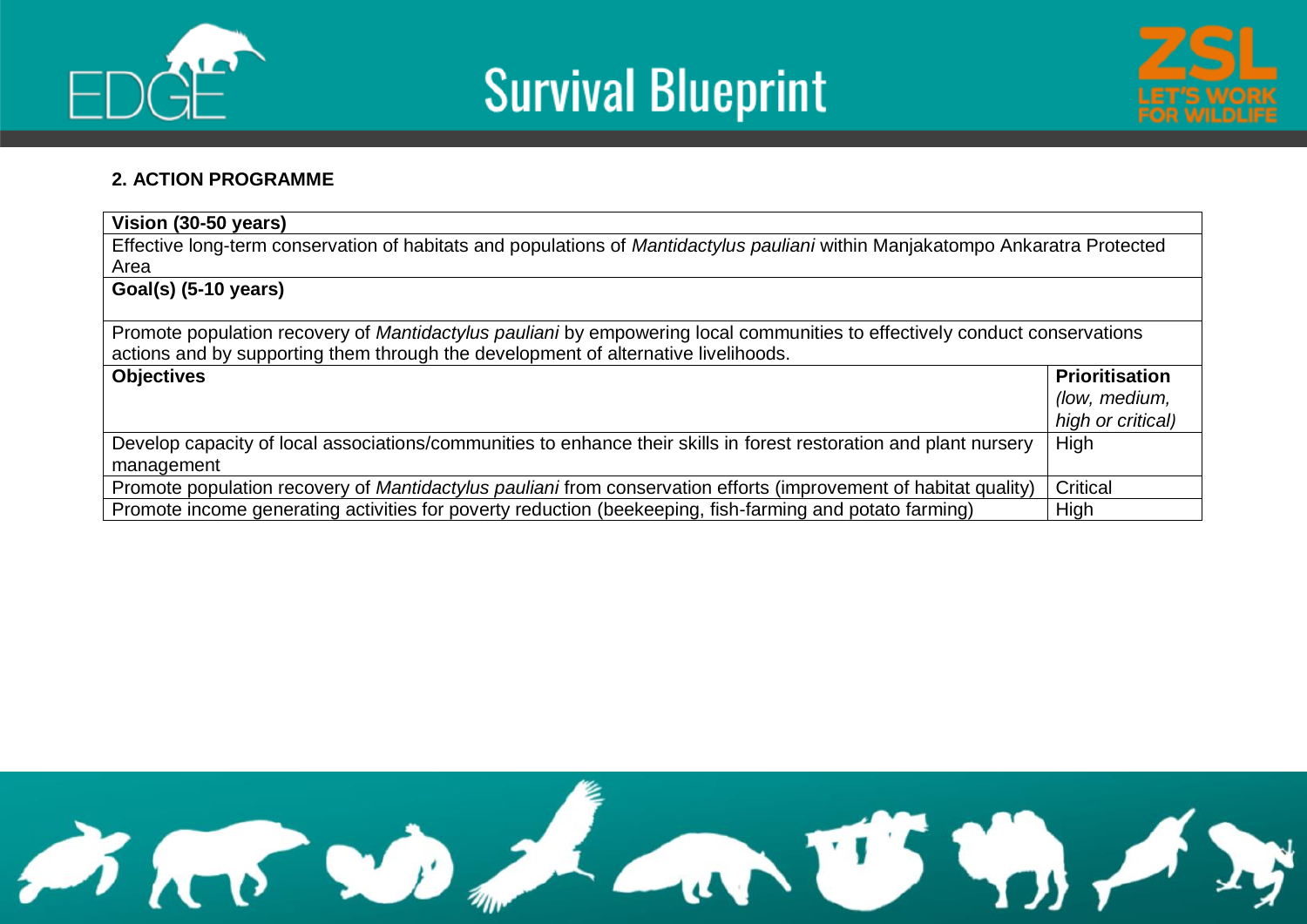



| <b>Activities</b>                           | Country /     | <b>Priority</b> | <b>Associated</b>                                                                                                                          | <b>Time</b> | <b>Responsible</b>              | <b>Indicators</b>             | <b>Risks</b>          | <b>Activity type</b>    |
|---------------------------------------------|---------------|-----------------|--------------------------------------------------------------------------------------------------------------------------------------------|-------------|---------------------------------|-------------------------------|-----------------------|-------------------------|
|                                             | region        | (low,           | Cost                                                                                                                                       | scale       | stakeholders                    |                               |                       |                         |
|                                             |               | medium,         |                                                                                                                                            |             |                                 |                               |                       |                         |
|                                             |               | high or         |                                                                                                                                            |             |                                 |                               |                       |                         |
|                                             |               | critical)       |                                                                                                                                            |             |                                 |                               |                       |                         |
|                                             |               |                 | Objective 1: Develop capacity of local associations/communities to enhance their skills in forest restoration and plant nursery management |             |                                 |                               |                       |                         |
| Capacity building of                        | Madagascar/   | High            | £1090                                                                                                                                      | 2 days      | Forest                          | -Holding 2                    | -The level of         | Education               |
| local communities                           | Vankinankarat |                 | (attendees 'incentive for                                                                                                                  |             | manager: VIF                    | days of                       | understandi           | and                     |
| (VOI, GALO, head of<br>villages) to enhance | ra            |                 | 2 days, learning<br>materials, conception                                                                                                  |             | team, Ministry<br>of Forest and | workshop and<br>approximately | ng of<br>attendees is | Awareness<br>(Training) |
| their skills in forest                      |               |                 | and printing of posters,                                                                                                                   |             | Environment in                  | 80 people will                | slow and              |                         |
| restoration and                             |               |                 | 2 days of car rental and                                                                                                                   |             | Ambatolampy                     | be trained                    | they are              |                         |
| management and                              |               |                 | fuel, salary of cook for 4                                                                                                                 |             | and EDGE                        | about                         | unable to             |                         |
| plant nursery                               |               |                 | days, employment of the                                                                                                                    |             | Fellow                          | conservation                  | apply the             |                         |
| management                                  |               |                 | experts delivering the                                                                                                                     |             |                                 | plan for the                  | new                   |                         |
|                                             |               |                 | training for 4 days)                                                                                                                       |             |                                 | priority                      | knowledge             |                         |
|                                             |               |                 |                                                                                                                                            |             |                                 | habitat/populati              | acquired.             |                         |
|                                             |               |                 |                                                                                                                                            |             |                                 | on for                        | Some                  |                         |
|                                             |               |                 |                                                                                                                                            |             |                                 | conservation,                 | member                |                         |
|                                             |               |                 |                                                                                                                                            |             |                                 | then about                    | also resign           |                         |
|                                             |               |                 |                                                                                                                                            |             |                                 | forest                        | from the              |                         |
|                                             |               |                 |                                                                                                                                            |             |                                 | restoration and               | association           |                         |
|                                             |               |                 |                                                                                                                                            |             |                                 | management.                   | after                 |                         |
|                                             |               |                 |                                                                                                                                            |             |                                 |                               | receiving             |                         |
|                                             |               |                 |                                                                                                                                            |             |                                 |                               | training.             |                         |
|                                             |               |                 |                                                                                                                                            |             |                                 |                               | -They will            |                         |
|                                             |               |                 |                                                                                                                                            |             |                                 |                               | not apply             |                         |
|                                             |               |                 |                                                                                                                                            |             |                                 |                               | what they             |                         |
|                                             |               |                 |                                                                                                                                            |             |                                 |                               | learnt                |                         |
|                                             |               |                 |                                                                                                                                            |             |                                 |                               |                       |                         |
|                                             |               |                 |                                                                                                                                            |             |                                 |                               |                       |                         |

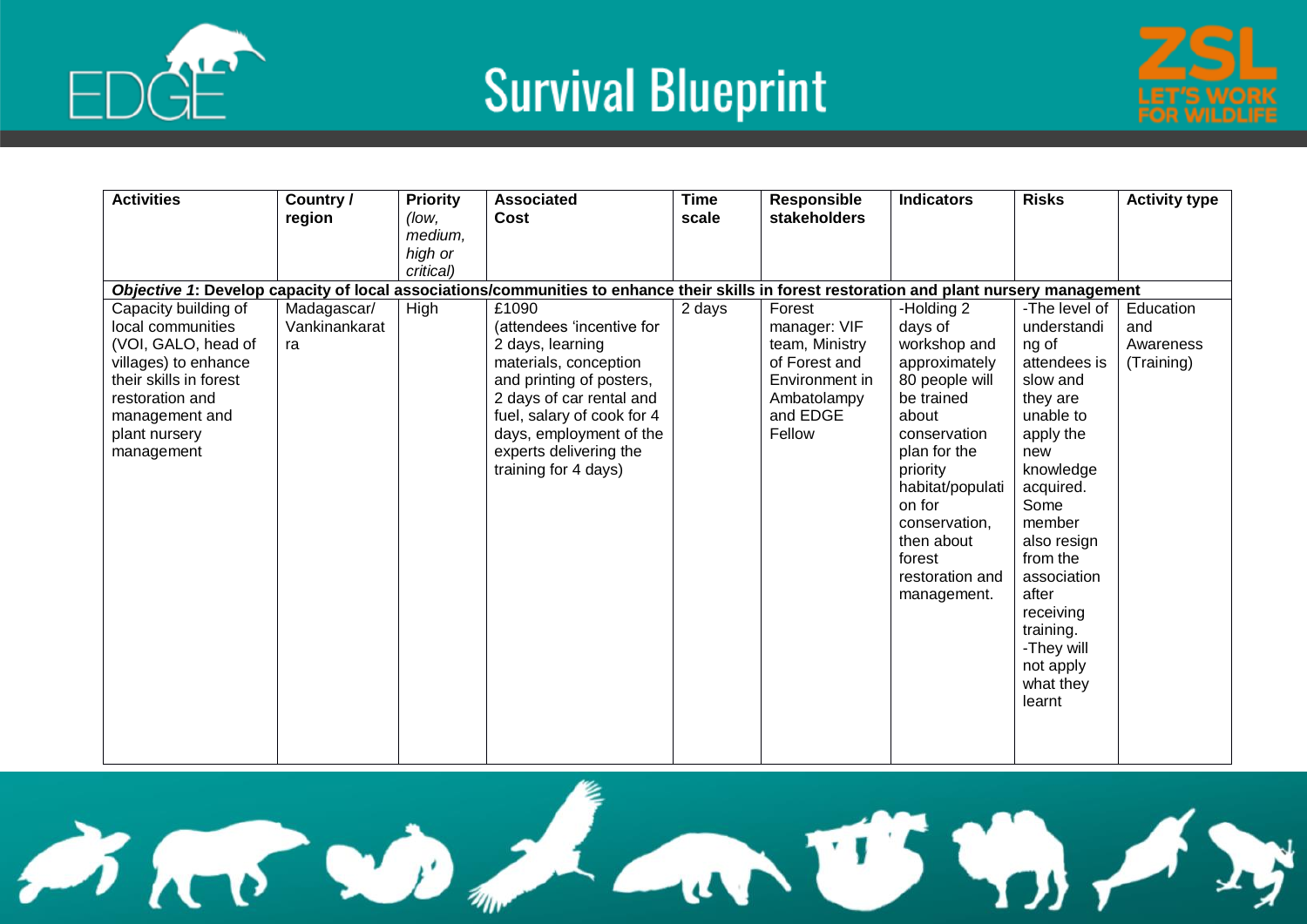



| <b>Activities</b>      | Country /<br>region | <b>Priority</b><br>(low, | <b>Associated</b><br>Cost                                                                                                     | <b>Time</b><br>scale | <b>Responsible</b><br><b>stakeholders</b> | <b>Indicators</b> | <b>Risks</b> | <b>Activity type</b> |
|------------------------|---------------------|--------------------------|-------------------------------------------------------------------------------------------------------------------------------|----------------------|-------------------------------------------|-------------------|--------------|----------------------|
|                        |                     | medium,                  |                                                                                                                               |                      |                                           |                   |              |                      |
|                        |                     | high or                  |                                                                                                                               |                      |                                           |                   |              |                      |
|                        |                     | critical)                |                                                                                                                               |                      |                                           |                   |              |                      |
|                        |                     |                          | Objective 2: Promote population recovery of Mantidactylus pauliani from conservation efforts (improvement of habitat quality) |                      |                                           |                   |              |                      |
| Regular monitoring of  | Madagascar/V        | High                     | £ 2261/year                                                                                                                   | 3 years              | University                                | -Conduct 4        | N/A          | --Improving          |
| the species to see     | akinankaratra       |                          | -2 days of car rental                                                                                                         |                      | students                                  | field works per   |              | knowledge            |
| population trends      |                     |                          | and fuel per trip and 4                                                                                                       |                      |                                           | year for          |              |                      |
| following conservation |                     |                          | times a year,                                                                                                                 |                      |                                           | population        |              |                      |
| effort                 |                     |                          | -Employment of 2 field                                                                                                        |                      |                                           | abundance         |              |                      |
|                        |                     |                          | assistants and 1 cook                                                                                                         |                      |                                           | survey.           |              |                      |
|                        |                     |                          | from local people for 14                                                                                                      |                      |                                           | -Each field       |              |                      |
|                        |                     |                          | days in the field and per                                                                                                     |                      |                                           | work will last 2  |              |                      |
|                        |                     |                          | 4 fieldwork                                                                                                                   |                      |                                           | weeks             |              |                      |
|                        |                     |                          | - Employment of porters                                                                                                       |                      |                                           | -6 month report   |              |                      |
|                        |                     |                          | for 4 fieldwork                                                                                                               |                      |                                           | about the         |              |                      |
|                        |                     |                          | -Per diem of the student                                                                                                      |                      |                                           | evolution of      |              |                      |
|                        |                     |                          | doing the amphibian                                                                                                           |                      |                                           | population        |              |                      |
|                        |                     |                          | monitoring                                                                                                                    |                      |                                           | abundance         |              |                      |
|                        |                     |                          | -Materials needed to                                                                                                          |                      |                                           |                   |              |                      |
|                        |                     |                          | conduct the research                                                                                                          |                      |                                           |                   |              |                      |
|                        |                     |                          | survey and for camping)                                                                                                       |                      |                                           |                   |              |                      |

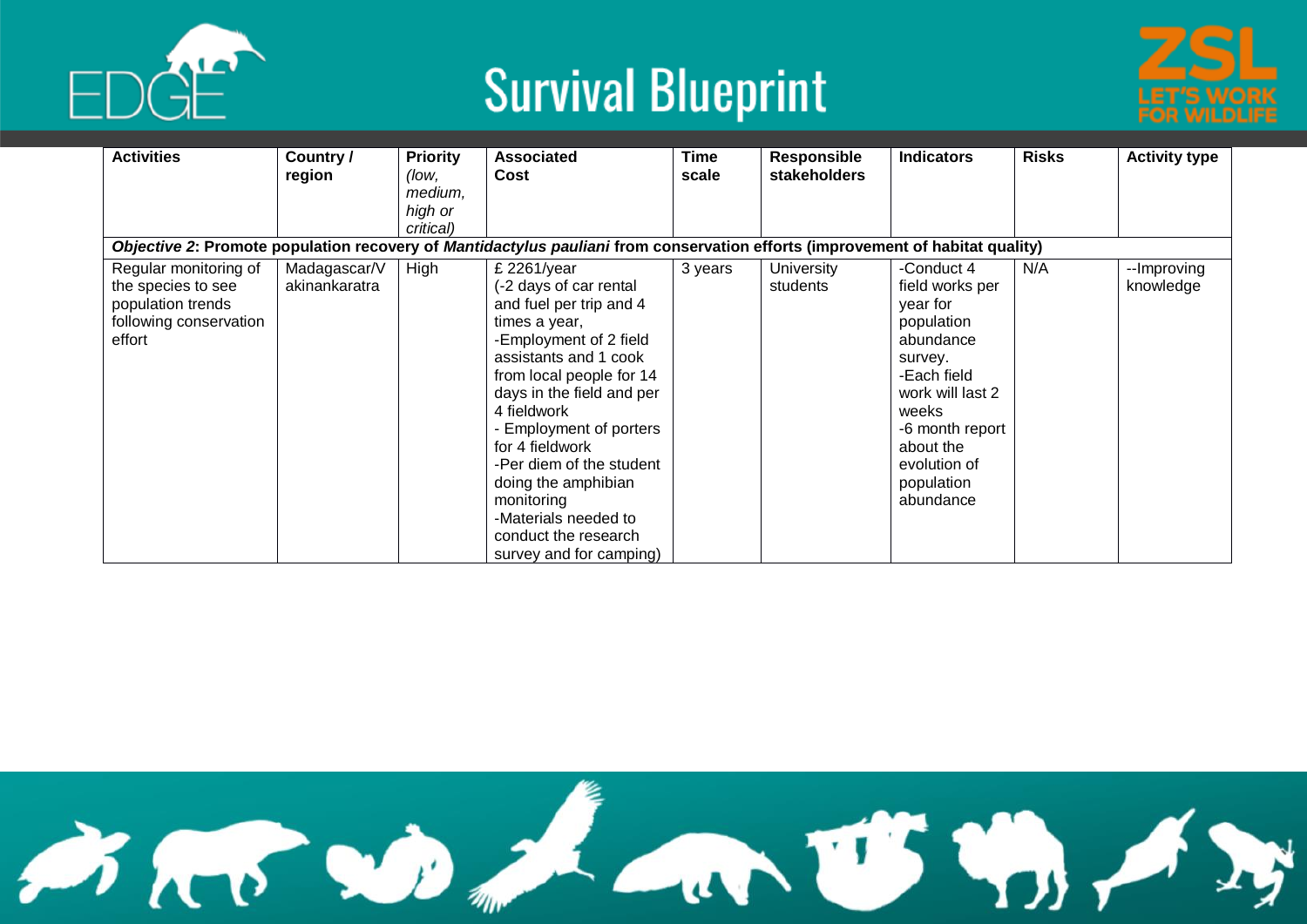



| <b>Activities</b>                                                     | Country /<br>region           | <b>Priority</b><br>(low,<br>medium,<br>high or<br>critical) | <b>Associated</b><br>Cost                                                                                                                        | Time<br>scale | <b>Responsible</b><br>stakeholders                                                                                                                                                                                                                                           | <b>Indicators</b>                                                            | <b>Risks</b> | <b>Activity type</b>     |
|-----------------------------------------------------------------------|-------------------------------|-------------------------------------------------------------|--------------------------------------------------------------------------------------------------------------------------------------------------|---------------|------------------------------------------------------------------------------------------------------------------------------------------------------------------------------------------------------------------------------------------------------------------------------|------------------------------------------------------------------------------|--------------|--------------------------|
| Study for the<br>establishment<br>technique for<br>reforestation plan | Madagascar/V<br>akinankaratra | High                                                        | £1294<br>(Employment of the 2<br>researchers, one local<br>assistant and one cook<br>for 2 weeks, porters, car<br>rental and fuel for 2<br>days) | 2 weeks       | An expert from<br>VIF (Dr<br>Falitiana<br>Rabemanajara)<br>and another<br>assistant will<br>conduct 2<br>weeks of study<br>in Ankaratra to<br>establish the<br>reforestation<br>plan at the<br>priority habitat<br>but also for the<br>whole area<br>managed by the<br>8 VOI | -Field work<br>conducted<br>- A report<br>about the<br>reforestation<br>plan | N/A          | Land/water<br>management |

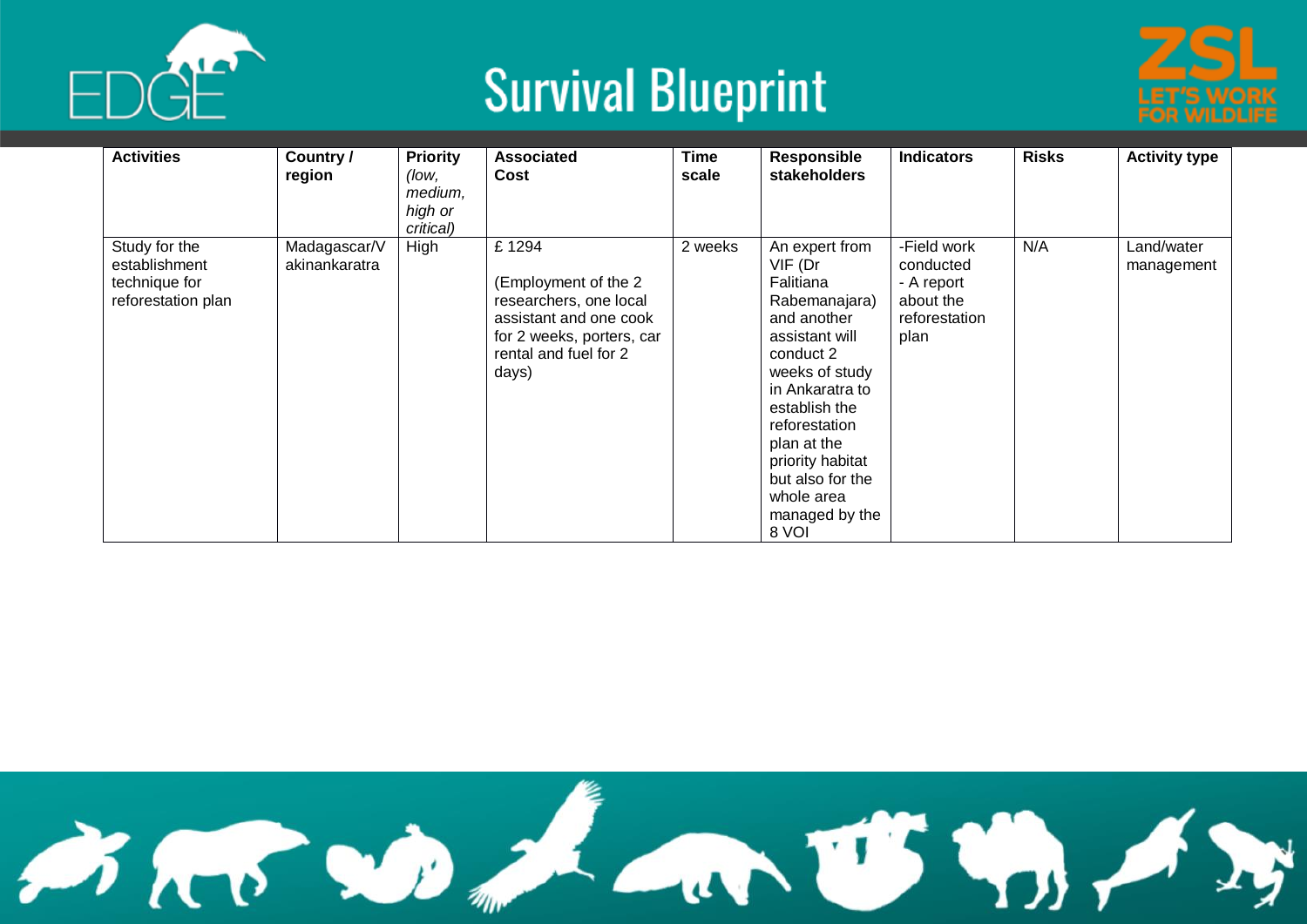



| <b>Activities</b>           | Country /<br>region           | <b>Priority</b><br>(low,<br>medium,<br>high or<br>critical) | <b>Associated</b><br>Cost                                                                                                                                                                           | <b>Time</b><br>scale | <b>Responsible</b><br><b>stakeholders</b> | <b>Indicators</b>                                                                                                                    | <b>Risks</b>                                                                                                                                                                                | <b>Activity type</b>     |
|-----------------------------|-------------------------------|-------------------------------------------------------------|-----------------------------------------------------------------------------------------------------------------------------------------------------------------------------------------------------|----------------------|-------------------------------------------|--------------------------------------------------------------------------------------------------------------------------------------|---------------------------------------------------------------------------------------------------------------------------------------------------------------------------------------------|--------------------------|
| Tree nursery<br>maintenance | Madagascar/V<br>akinankaratra | High                                                        | £ 2435/year<br>(Employment of 2<br>members of each 8 VOI<br>to control young tree<br>planted after<br>reforestation and<br>conduct weeding work.<br>The control will be made<br>5 times per month). | 3 years              | VOI                                       | -Number of<br>plant nursery<br>managed<br>-Amount of ha<br>controlled and<br>weeded<br>-Amount of<br>planted trees:<br>dead or alive | -Lack of<br>control and<br>managemen<br>t will prevent<br>the young<br>tree to<br>regenerate<br>-Bad<br>condition of<br>the terrain<br>will not<br>allow the<br>viability of<br>the plants. | Land/water<br>management |

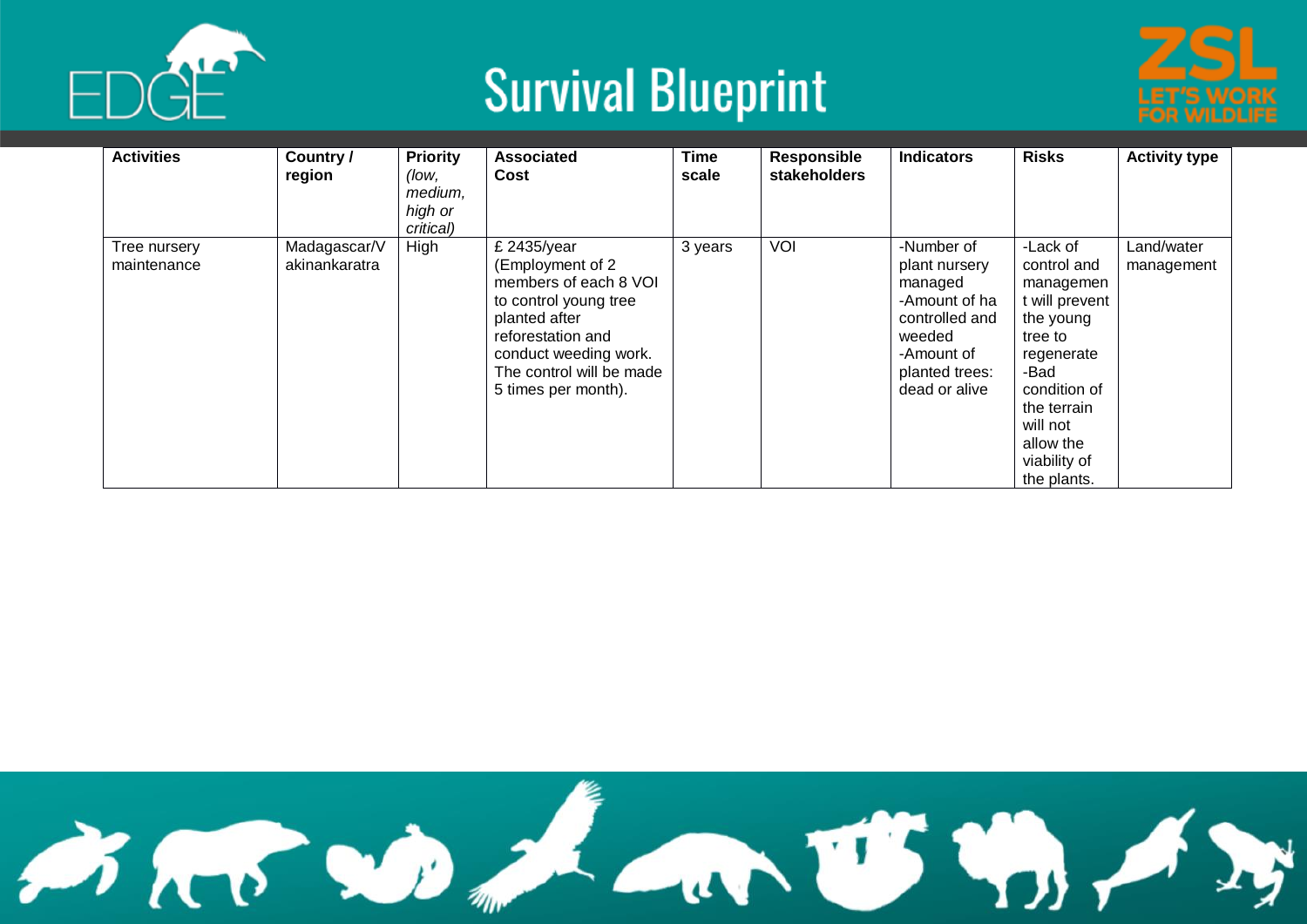



| <b>Activities</b>                                                                                          | Country/<br>region            | <b>Priority</b><br>(low,<br>medium,<br>high or<br>critical) | <b>Associated</b><br>Cost                                                                                                                                                                                                                                                                                            | <b>Time</b><br>scale | Responsible<br>stakeholders                                                                                               | <b>Indicators</b>                                                                                                                                                                                                                             | <b>Risks</b>                                                                                                                                                                     | <b>Activity type</b>                                                                                                                                                                                             |
|------------------------------------------------------------------------------------------------------------|-------------------------------|-------------------------------------------------------------|----------------------------------------------------------------------------------------------------------------------------------------------------------------------------------------------------------------------------------------------------------------------------------------------------------------------|----------------------|---------------------------------------------------------------------------------------------------------------------------|-----------------------------------------------------------------------------------------------------------------------------------------------------------------------------------------------------------------------------------------------|----------------------------------------------------------------------------------------------------------------------------------------------------------------------------------|------------------------------------------------------------------------------------------------------------------------------------------------------------------------------------------------------------------|
| Conduct reforestation<br>program (effort<br>focused on the priority<br>habitat) for habitat<br>improvement | Madagascar/V<br>akinankaratra | Critical                                                    | £4087/year (twice a<br>year)<br>(Price of 500 natural)<br>young trees for<br>reforestation, perdiem of<br>50 people involved in<br>reforestation,<br>equipment, employment<br>of 4 leaders during 4<br>days, to supervise the<br>work, organisation of the<br>trees (command,<br>transport), car rental and<br>fuel) | 3 years              | -VIF team and<br><b>EDGE Fellow.</b><br>-VOI and other<br>local<br>communities<br>interested in<br>conservation<br>action | -Conduct<br>reforestation<br>program<br>involving at<br>least 50 people<br>from VOI and<br>other<br>associations.<br>The activity is<br>twice a year<br>-Number of<br>trees planted<br>-Amount of<br>hectares<br>reforested<br>-Photos, video | -We may<br>not get a<br>maximum<br>number of<br>local people<br>to<br>participate<br>in.<br>reforestation<br>-No<br>control/supe<br>rvision of<br>the young<br>trees<br>planted. | Land/water<br>management<br>(Habitat &<br>Natural<br><b>Process</b><br>Restoration:<br>enhancing<br>degraded or<br>restoring<br>missing<br>habitats and<br>ecosystem<br>functions:<br>dealing with<br>pollution) |

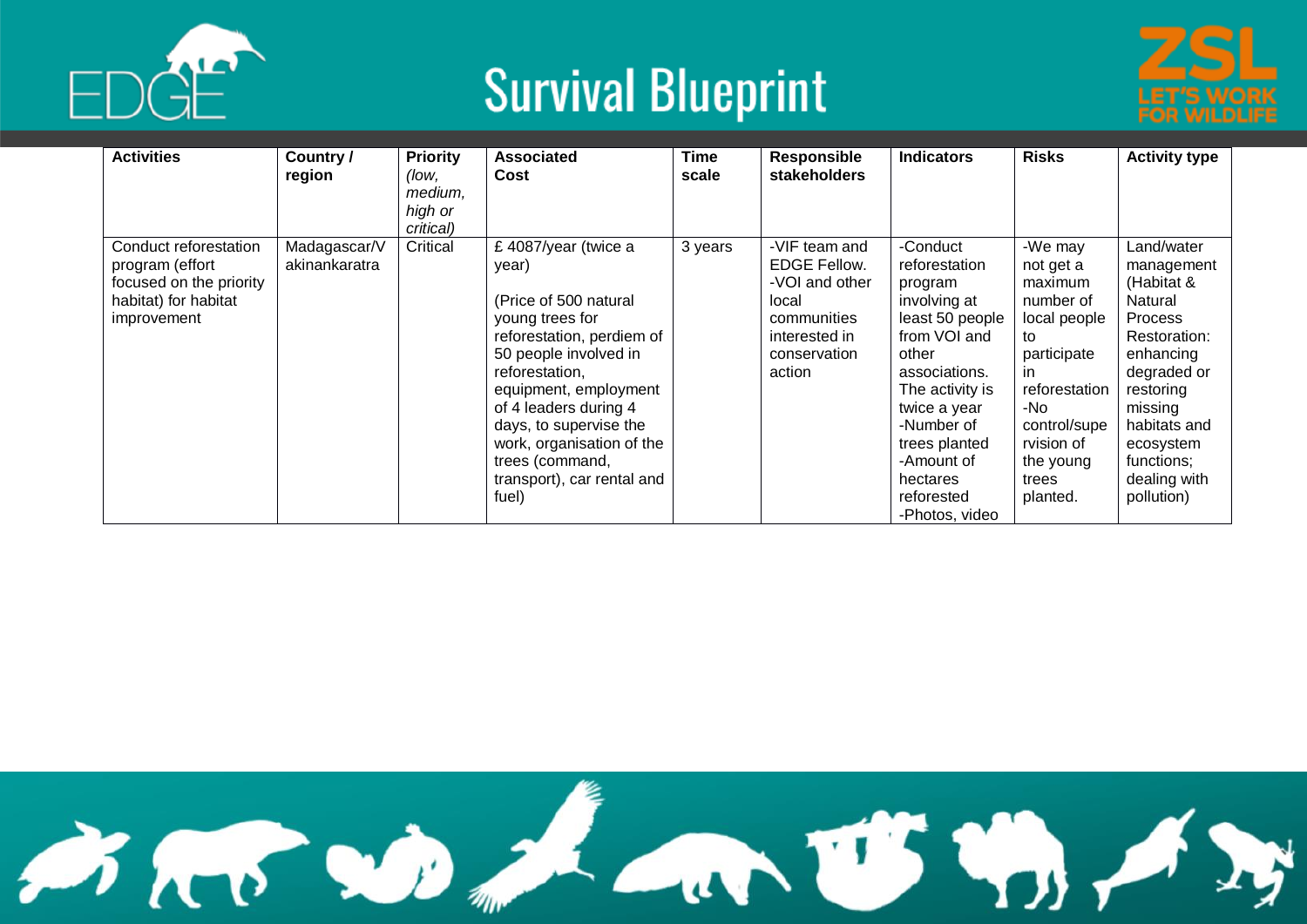



| <b>Activities</b>                                                                                                                                                          | Country /<br>region           | <b>Priority</b><br>(low,<br>medium,<br>high or<br>critical) | <b>Associated</b><br>Cost                                                                                                                                                                                                                                                                       | <b>Time</b><br>scale | <b>Responsible</b><br>stakeholders                                 | <b>Indicators</b>                                                                                                                                                                                                                                                   | <b>Risks</b>                                 | <b>Activity type</b>                                                   |
|----------------------------------------------------------------------------------------------------------------------------------------------------------------------------|-------------------------------|-------------------------------------------------------------|-------------------------------------------------------------------------------------------------------------------------------------------------------------------------------------------------------------------------------------------------------------------------------------------------|----------------------|--------------------------------------------------------------------|---------------------------------------------------------------------------------------------------------------------------------------------------------------------------------------------------------------------------------------------------------------------|----------------------------------------------|------------------------------------------------------------------------|
| Awareness raising by<br>promoting the<br>association that<br>preserves the cultural<br>and traditional<br>attitudes to change<br>peoples perception<br>toward conservation | Madagascar/V<br>akinankaratra | Medium                                                      | £ 3120/year<br>(Conception of posters<br>and other materials<br>distributed during the<br>sensitization, car rental<br>and fuel for 2 days,<br>employment of cook for<br>5 days, material needed<br>for sensitisation,<br>employment of 4 people<br>during 3 days of the<br>awareness campaign) | 2 years              | VIF team,<br>Ankaratra tsv<br>Rava Fenitra,<br><b>EDGE Fellow.</b> | -Number of<br>places visited<br>and sensitized<br>-Photos, video<br>-Number of<br>materials and<br>posters<br>distributed<br>The awareness<br>campaign will<br>be held twice a<br>year. The<br>campaign will<br>last for 3 days<br>and materials<br>will be shared. | May not<br>reach a<br>maximum<br>populations | - Education<br>and<br>awareness<br>(Awareness &<br>Communicati<br>ons) |

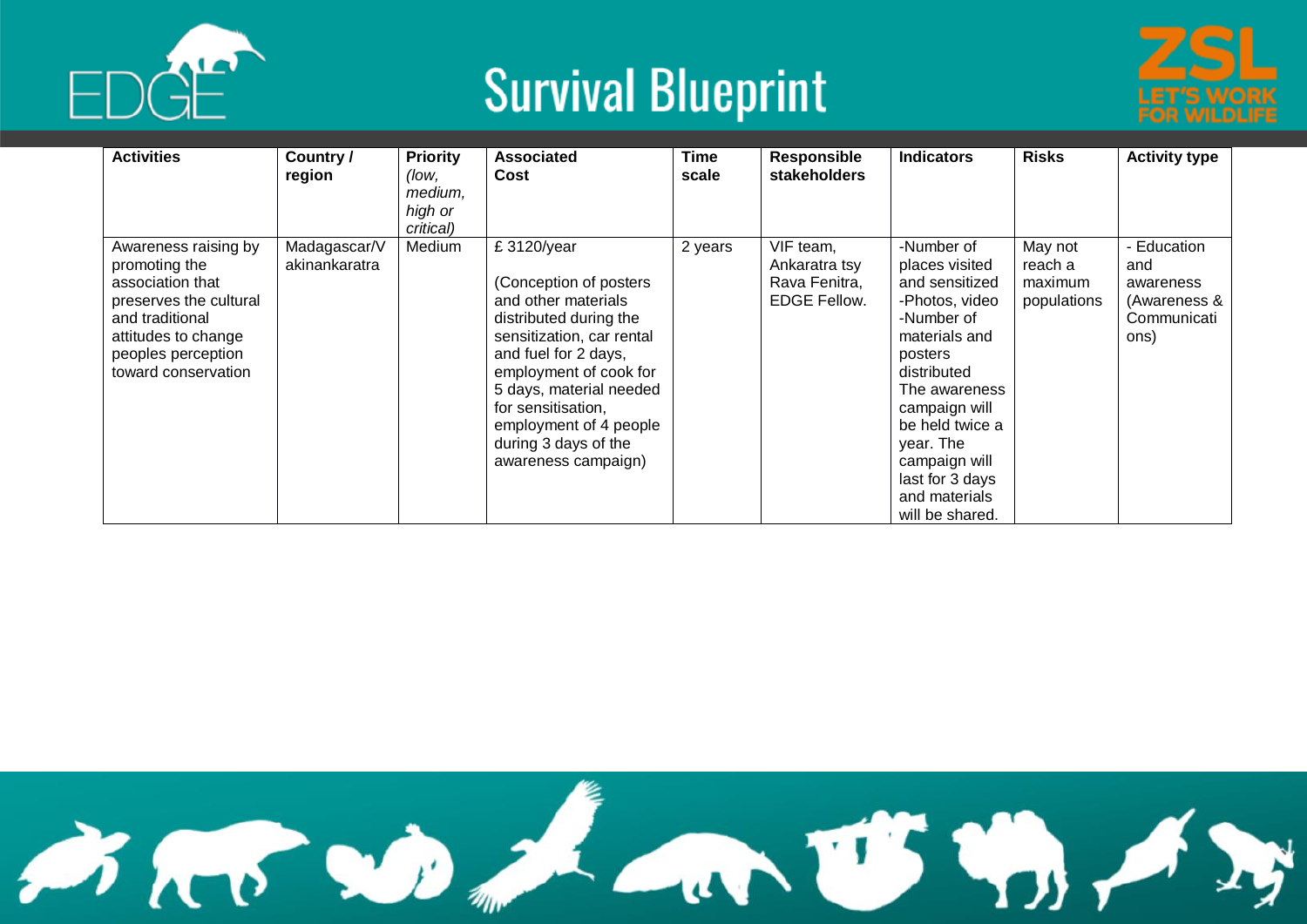



| <b>Activities</b>                                      | Country /<br>region           | <b>Priority</b><br>(low.<br>medium,<br>high or<br>critical) | <b>Associated</b><br>Cost                                                                                                                                                                                       | <b>Time</b><br>scale | <b>Responsible</b><br>stakeholders                                      | <b>Indicators</b>                                                                                                                                                                                                                                                                                                                                       | <b>Risks</b>                                                    | <b>Activity type</b>                                                             |
|--------------------------------------------------------|-------------------------------|-------------------------------------------------------------|-----------------------------------------------------------------------------------------------------------------------------------------------------------------------------------------------------------------|----------------------|-------------------------------------------------------------------------|---------------------------------------------------------------------------------------------------------------------------------------------------------------------------------------------------------------------------------------------------------------------------------------------------------------------------------------------------------|-----------------------------------------------------------------|----------------------------------------------------------------------------------|
| Reinforcement of<br>forest patrol for site<br>securing | Madagascar/V<br>akinankaratra | Critical                                                    | £ 10540 s/year<br>(Employment of 4<br>members of each 8 VOI<br>to patrol their respective<br>area, 4 times per month<br>-Employment of 2<br>gendarmes or military<br>force to assist VOI with<br>forest patrol) | 3 years              | VIF team, 8 VOI<br>and the Ministry<br>of Environment<br>in Ambatolampy | -Effort spent in<br>patrolling:<br>Once a week,<br>4 people from<br>each VOI will<br>conduct forest<br>patrol of their<br>respective<br>area. The<br>gendarmes will<br>be assisting<br>them only<br>twice per<br>$month -$<br>-Number of<br>patrol<br>conducted per<br>week<br>-Report from<br>VOI<br>- Amount of<br>hectares<br>patrolled per<br>month | Gendarmes<br>are not<br>motivated to<br>conduct<br>night patrol | -Land/water<br>protection<br>-Livelihood,<br>economic and<br>other<br>incentives |
|                                                        |                               |                                                             | Objective 3: Promote income generating activities for poverty reduction (bee-keeping, fish-farming, ecotourism, potato-farming)                                                                                 |                      |                                                                         |                                                                                                                                                                                                                                                                                                                                                         |                                                                 |                                                                                  |

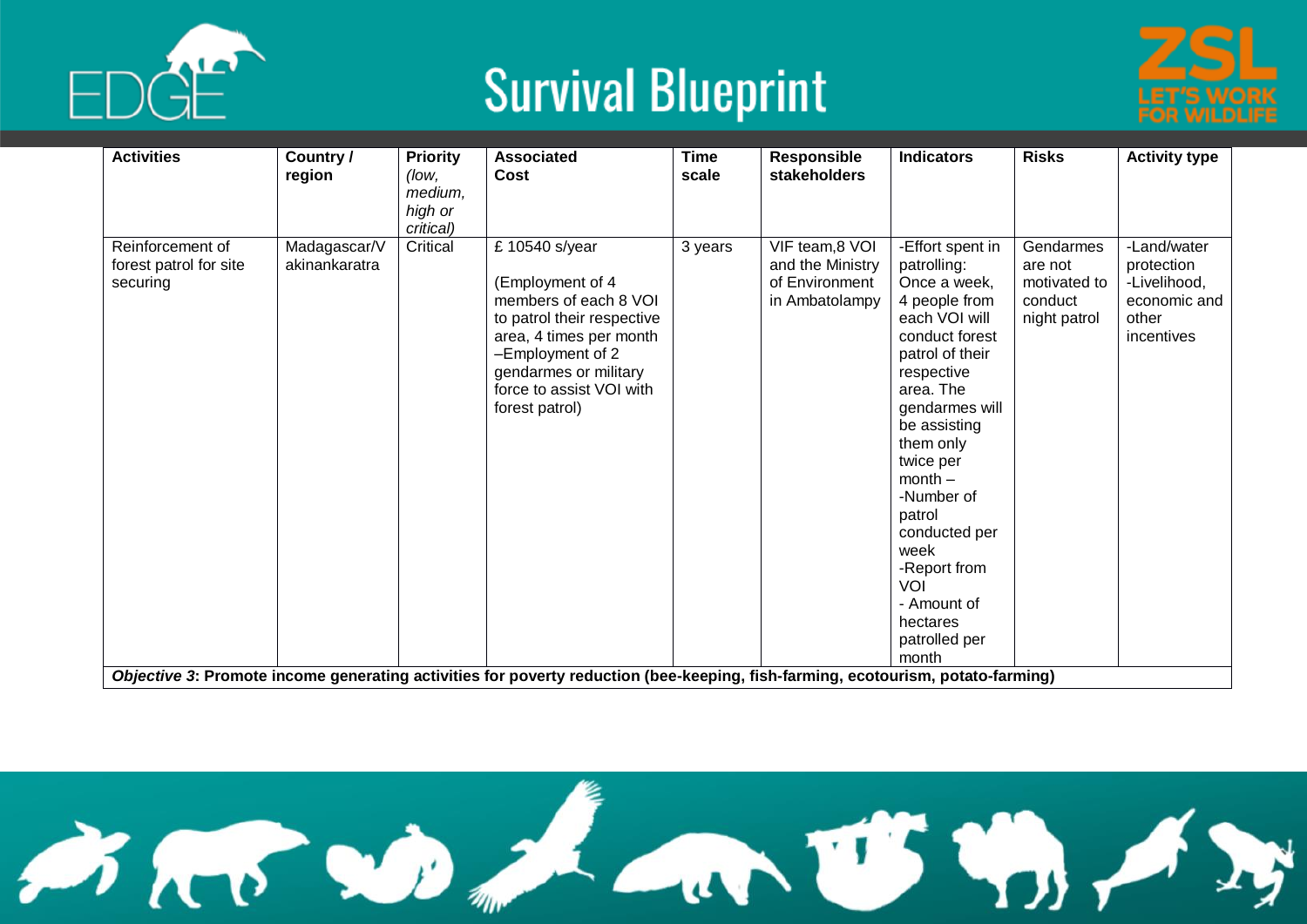



| <b>Activities</b>                                                               | Country /<br>region           | <b>Priority</b><br>(low.<br>medium,<br>high or<br>critical) | <b>Associated</b><br>Cost                                                                                                                                        | <b>Time</b><br>scale | Responsible<br><b>stakeholders</b>                                                                                                                                                   | <b>Indicators</b>                                                        | <b>Risks</b> | <b>Activity type</b>  |
|---------------------------------------------------------------------------------|-------------------------------|-------------------------------------------------------------|------------------------------------------------------------------------------------------------------------------------------------------------------------------|----------------------|--------------------------------------------------------------------------------------------------------------------------------------------------------------------------------------|--------------------------------------------------------------------------|--------------|-----------------------|
| -Capacity building of<br>people interested in<br>practicing these<br>activities | Madagascar/V<br>akinankaratra | High                                                        | £2500<br>Employment of the<br>organisation that<br>provides the training, the<br>hire of a<br>venue for classes to<br>take place, and the<br>teaching materials. | week                 | <b>DREF</b><br>Vakinankaratra,<br>Forest manager<br>VIF, Ministry of<br>Environment in<br>Ambatolampy,<br>local expert in<br>farming and<br>fisheries (eg:<br>Association<br>LALONA) | -Number of<br>people<br>engaged and<br>benefits from<br>these activities | <b>NA</b>    | -Capacity<br>building |

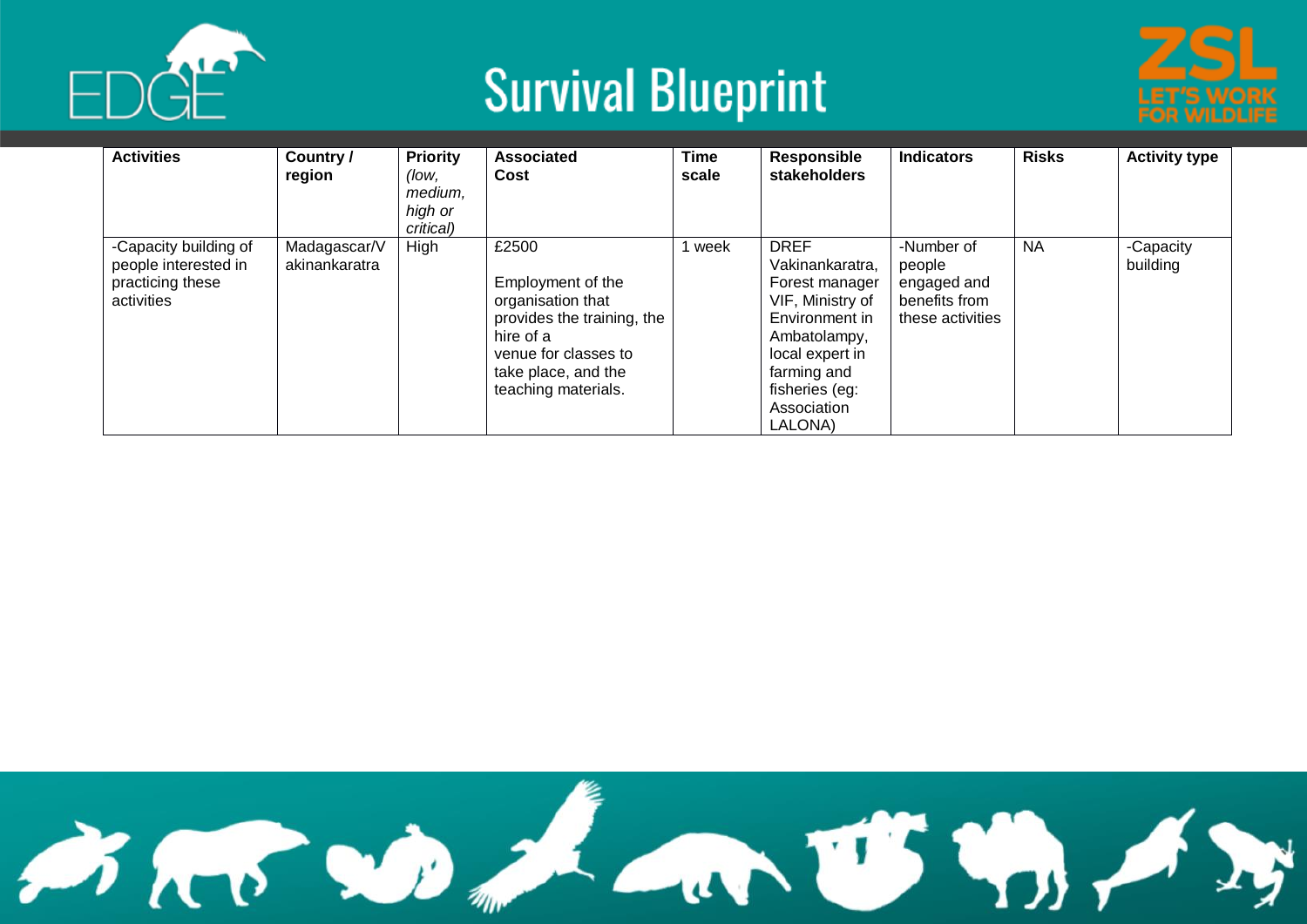



| <b>Activities</b>                                                                                     | Country /<br>region           | <b>Priority</b><br>(low,<br>medium,<br>high or<br>critical) | <b>Associated</b><br>Cost                                                                                                                                                                                          | <b>Time</b><br>scale | Responsible<br>stakeholders  | <b>Indicators</b>                                                                     | <b>Risks</b>                                                                                                                                                                                                                                                    | <b>Activity type</b>                                |
|-------------------------------------------------------------------------------------------------------|-------------------------------|-------------------------------------------------------------|--------------------------------------------------------------------------------------------------------------------------------------------------------------------------------------------------------------------|----------------------|------------------------------|---------------------------------------------------------------------------------------|-----------------------------------------------------------------------------------------------------------------------------------------------------------------------------------------------------------------------------------------------------------------|-----------------------------------------------------|
| - Promotion of bee-<br>keeping, fish-farming,<br>ecotourism, potato-<br>farming with those<br>people. | Madagascar/V<br>akinankaratra | High                                                        | N/A<br>All the materials needed<br>to develop the income<br>generating activities and<br>employment of 2<br>persons to become<br>responsible or in charge<br>of the control and<br>development of this<br>project. | 3 years              | Association<br><b>LALONA</b> | Development<br>of bee-<br>keeping, fish-<br>farming,<br>ecotourism,<br>potato-farming | Insufficient<br>to cover a<br>large<br>number of<br>people<br>affected by<br>the creation<br>of Ankaratra<br>protected<br>area.<br>-Fail if not<br>well<br>managed.<br>For example<br>the<br>plantation of<br>potato may<br>be affected<br>by a crop<br>disease | -Livelihood,<br>economic and<br>other<br>incentives |